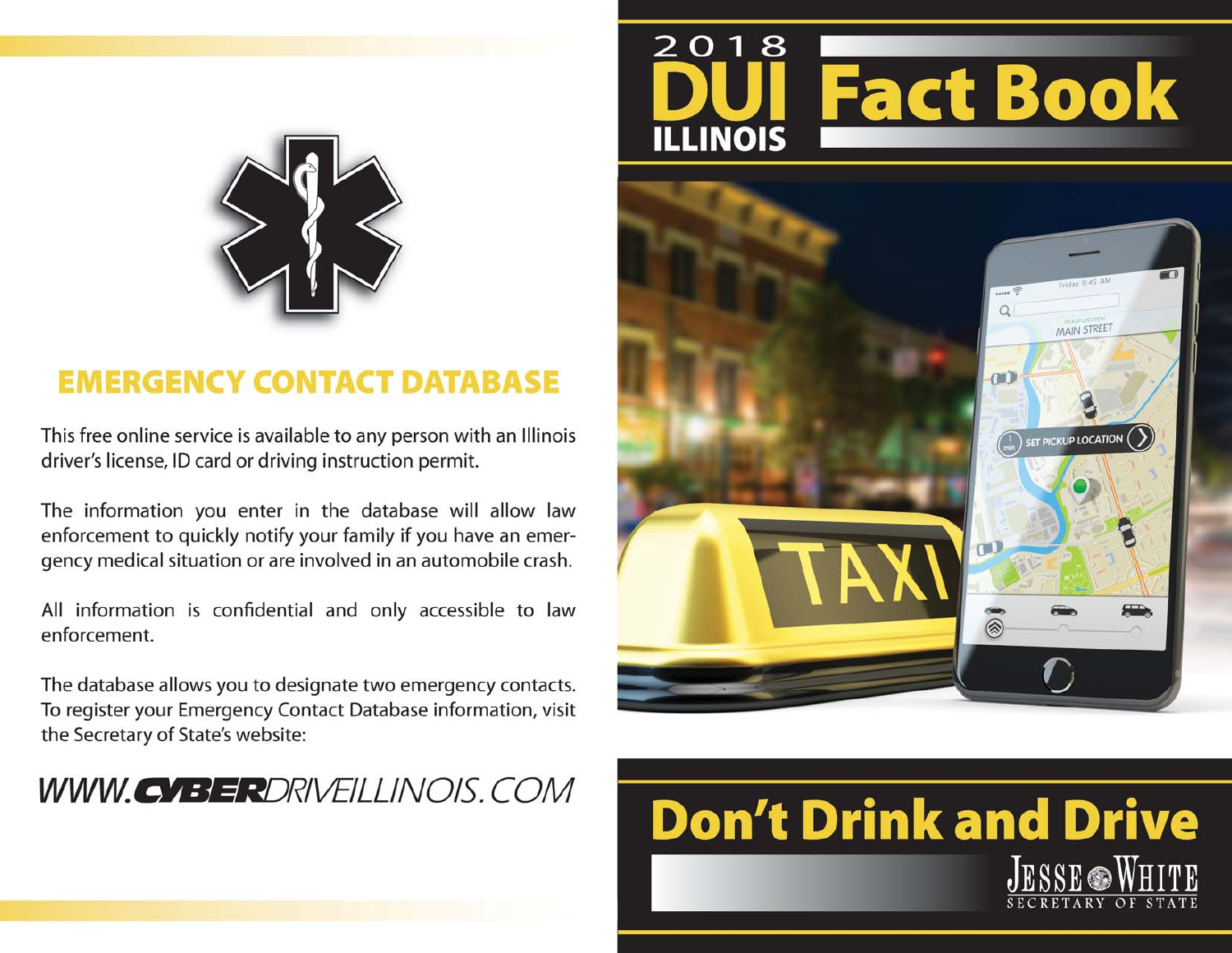

### **A message from Secretary of State Jesse White**

I am pleased to provide this *2018 Illinois DUI Fact Book,* which features factual information about Illinois' efforts to combat drunk driving.

Illinois' roadways continue to be among the safest in the nation due to our tough laws on drunk and distracted driving. Our state continues to receive national recognition for its prevention efforts.

My office offers free copies of our awardwinning DUI videos and public service announcements, as well as traffic safety speakers and publications to educate people about the consequences of drinking and driving. To request a video, speaker or publications, please call the Traffic Safety Hotline at 866-247-0213.

I look forward to continuing our efforts toward making Illinois roadways safer.

esse White

**Jesse White** Secretary of State

# 2018 DUI Fact Book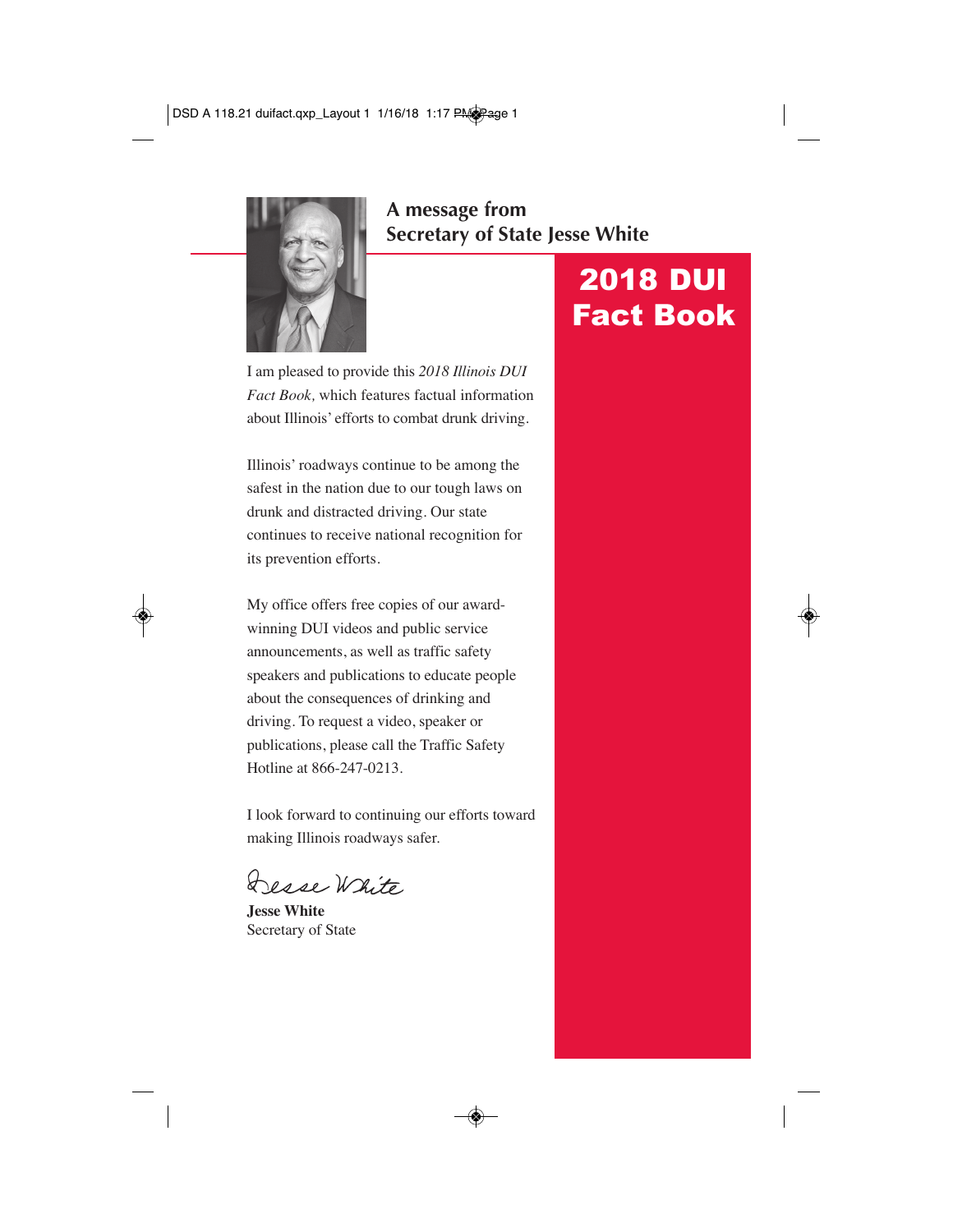The statistics presented in this *2018 Illinois DUI Fact Book* are the most recent numbers available at the time of publication. This manual does not cover every aspect of Illinois' DUI laws and should not be cited as a legal authority in court.

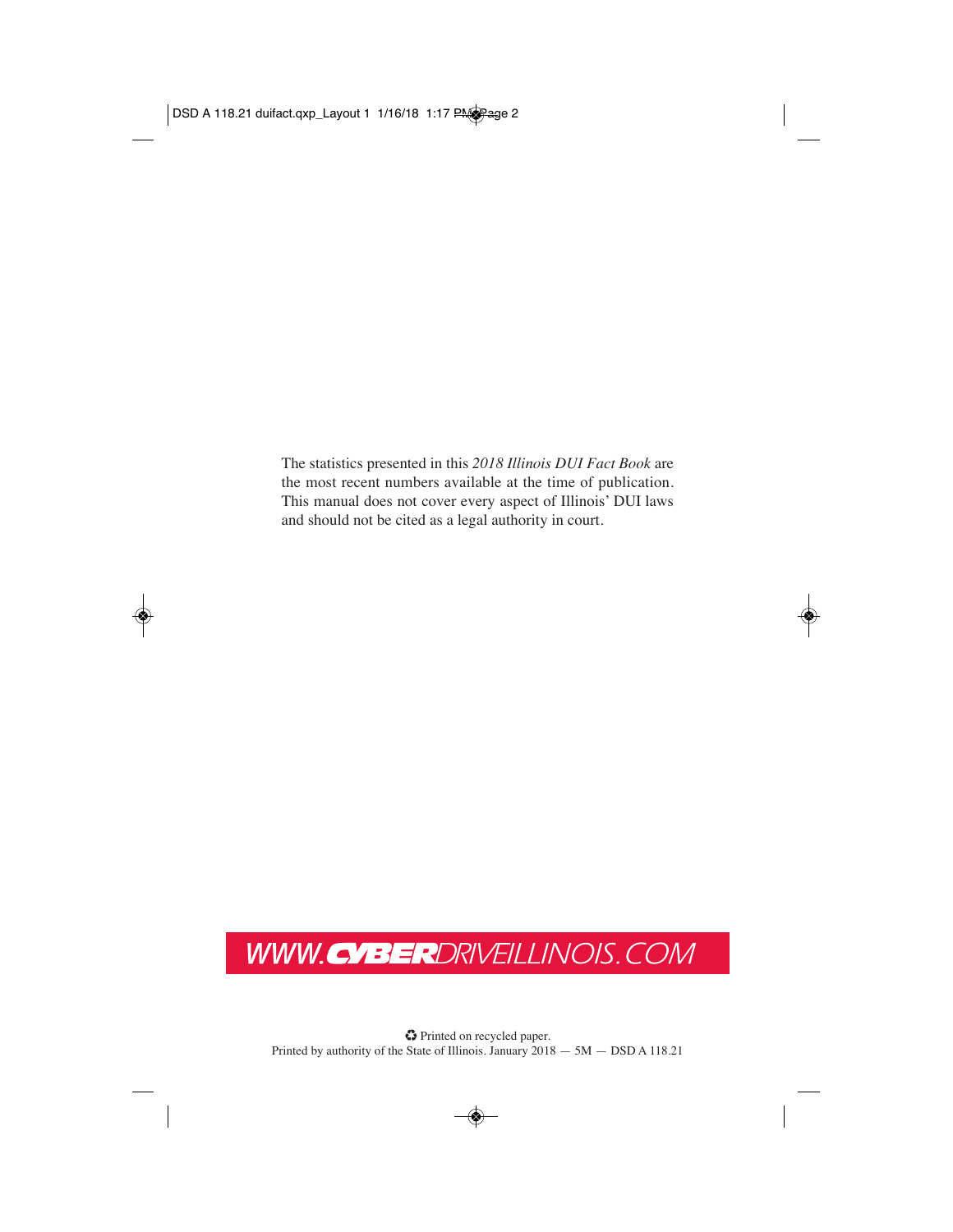### **Table of Contents**

| Purchase, Possession, Receipt or Consumption of Alcohol by a Minor23     |  |
|--------------------------------------------------------------------------|--|
|                                                                          |  |
|                                                                          |  |
|                                                                          |  |
|                                                                          |  |
|                                                                          |  |
| Knowingly Permitting a Driver Under the Influence to Operate a Vehicle24 |  |
|                                                                          |  |
|                                                                          |  |
|                                                                          |  |
|                                                                          |  |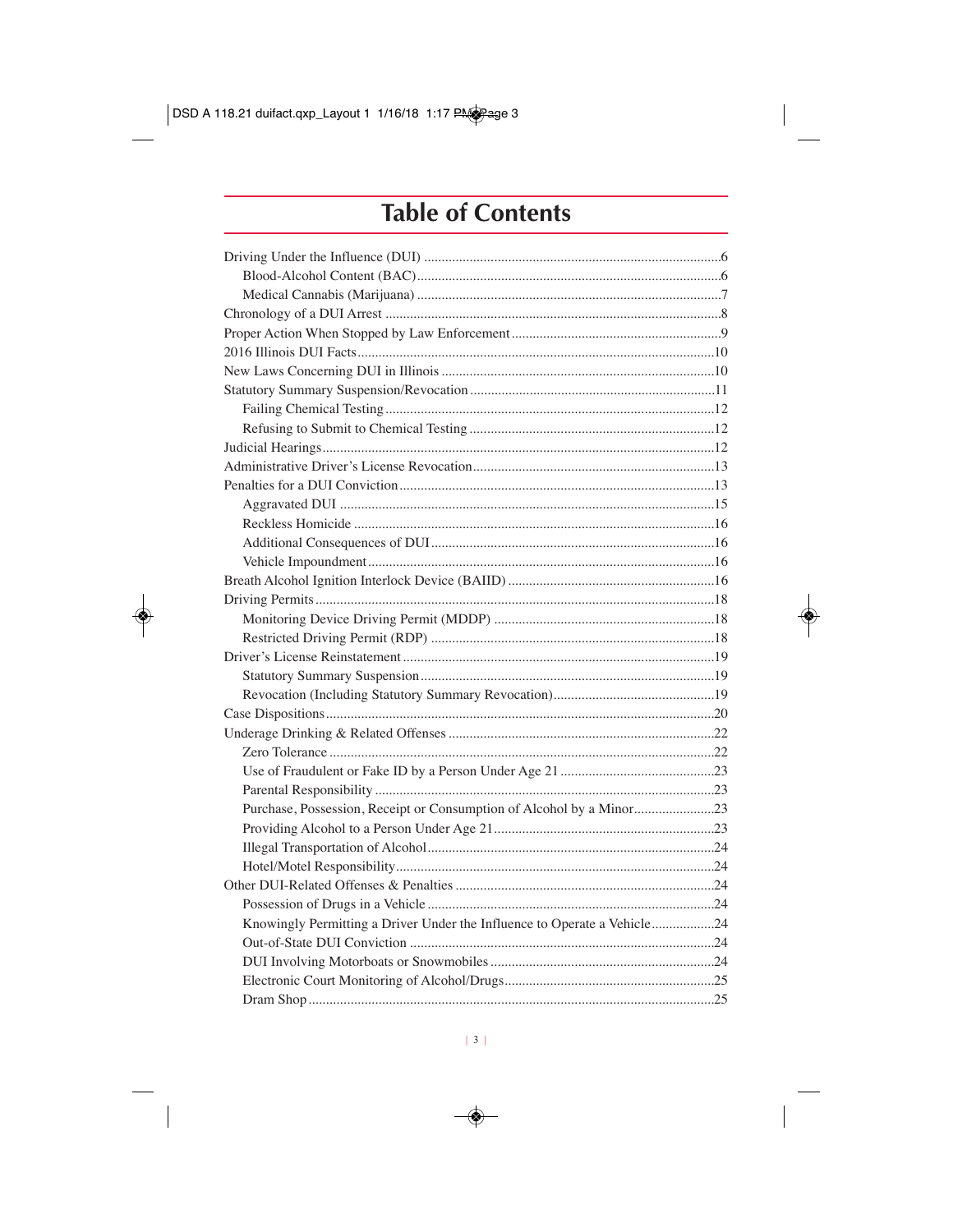#### **Charts**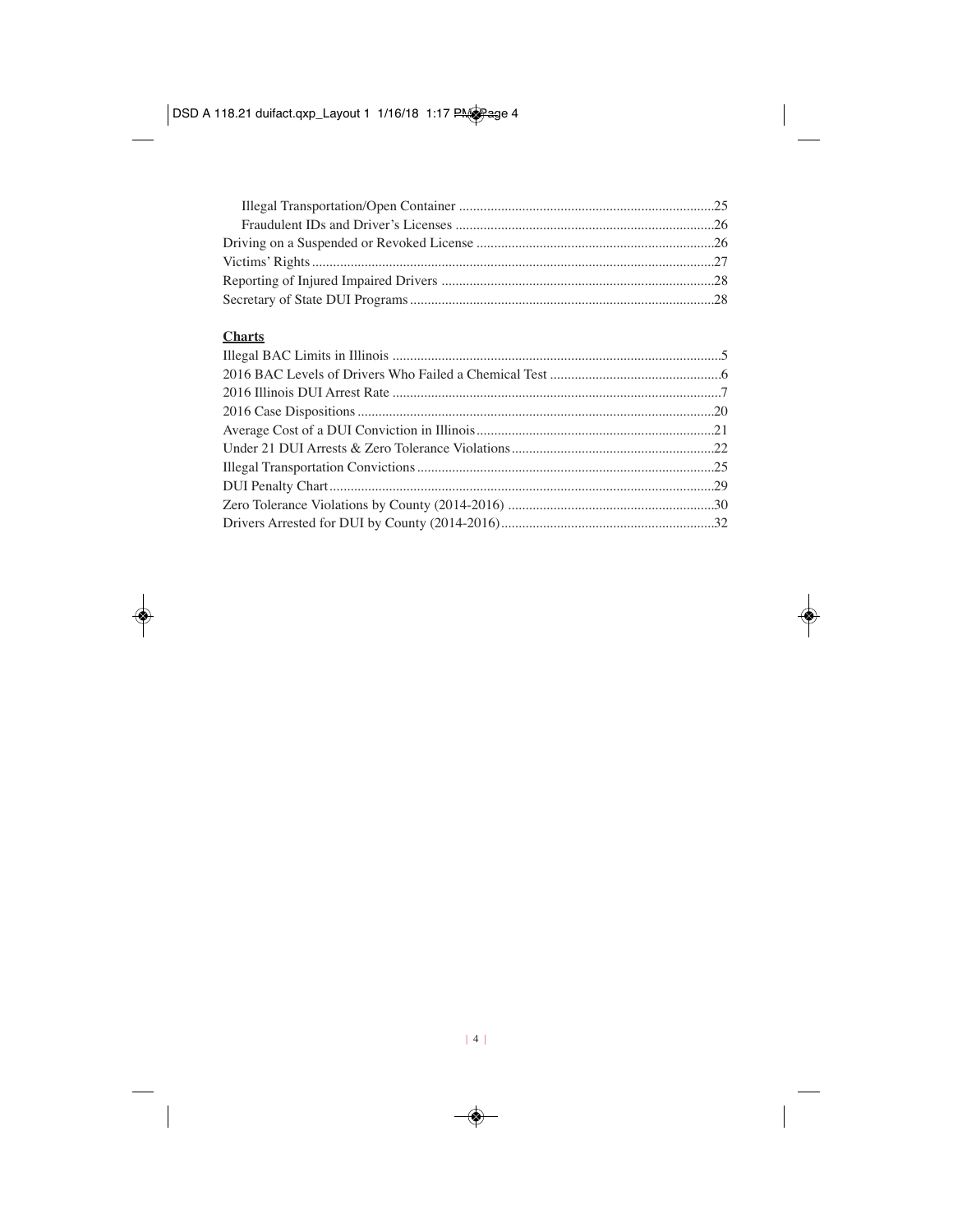### **Illegal BAC Limits in Illinois**



#### **1 drink = .54 ounces of pure alcohol\***

All contain an equivalent amount of alcohol

1 can of beer 1 glass of wine { 1 shot of liquor

\* The amount of alcohol in a poured/mixed drink is dependent on the type of drink and the person who pours it.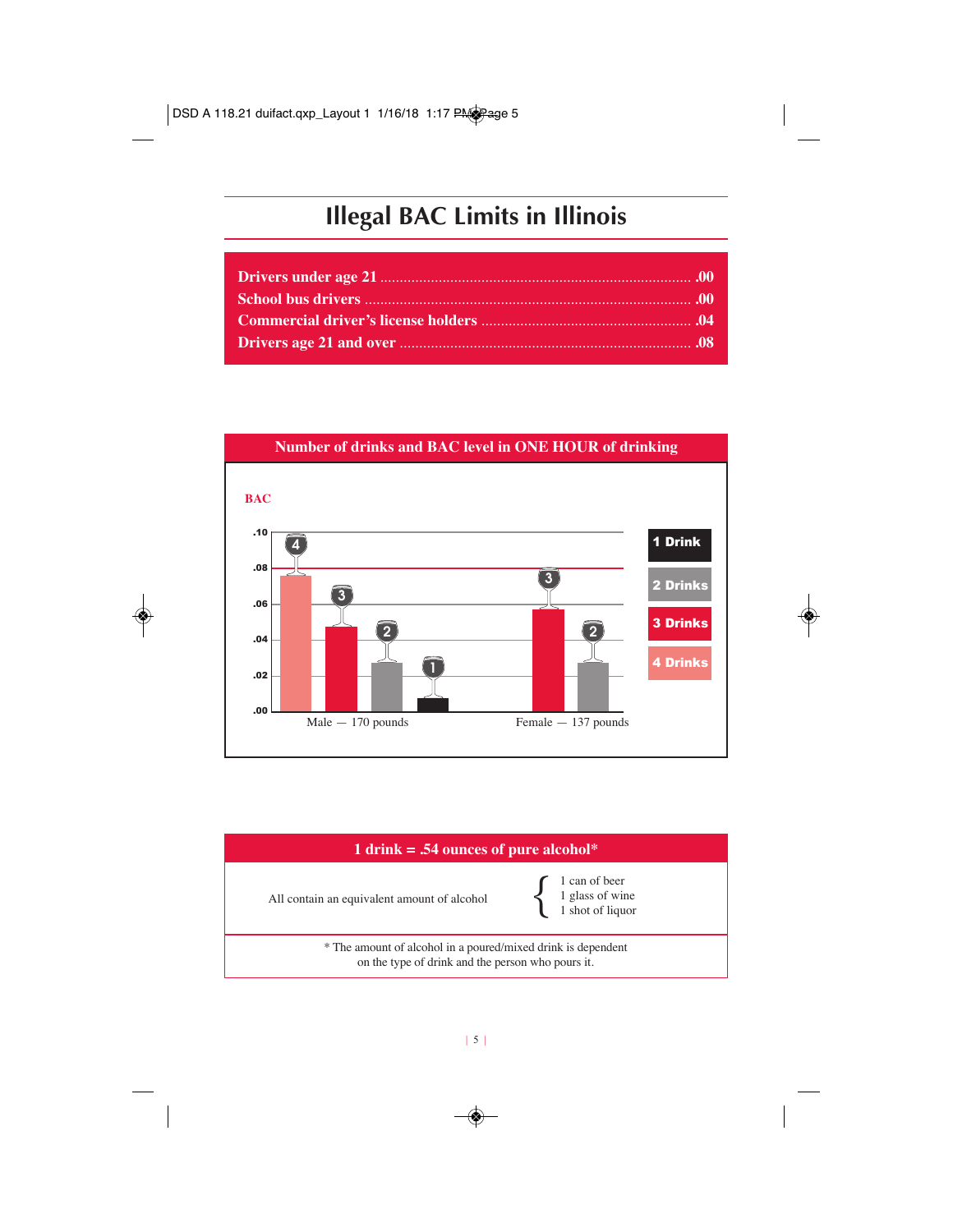### **Driving Under the Influence (DUI)**

"Driving Under the Influence" is defined as operating a motor vehicle while impaired by alcohol, other drugs, including cannabis (marijuana) prescribed for medical purposes, or intoxicating compounds and methamphetamine. In Illinois, drivers are legally considered to be under the influence if they have a blood-alcohol content (BAC) of .08 or more, a tetrahydrocannabinol (cannabis) concentration (THC) of either 5 nanograms or more per milliliter of whole blood or 10 nanograms or more per milliliter of other bodily substance, have used any other controlled substance or are impaired by medication.

### **Blood-Alcohol Content (BAC)**

A driver's BAC is based on the ratio of alcohol to blood or breath. However, an individual with a BAC between .05 and .08 may be convicted of DUI if additional evidence shows the driver was impaired.

The effect of alcohol on an individual is determined primarily by two factors: the amount of alcohol consumed and the rate at which it is absorbed by the body. Other contributing factors include gender, body weight, alcohol tolerance, mood, environment and the amount of food consumed.



From the first drink, alcohol affects coordination and judgment. Even with a BAC well below .08, a person's reaction time slows. The risk of being in a crash begins to climb with a BAC between .04 and .05 and increases rapidly thereafter. By the time drivers reach a BAC of .06, they are twice as likely to be involved in a fatal crash as non-drinking drivers. By the time drivers reach a BAC of .08, they are 11 times more likely to be killed in a single-vehicle crash than non-drinking drivers.

The only way to rid the body of alcohol is time. Fresh air, coffee, a shower and food cannot help a person become sober. It takes about one hour for the body to

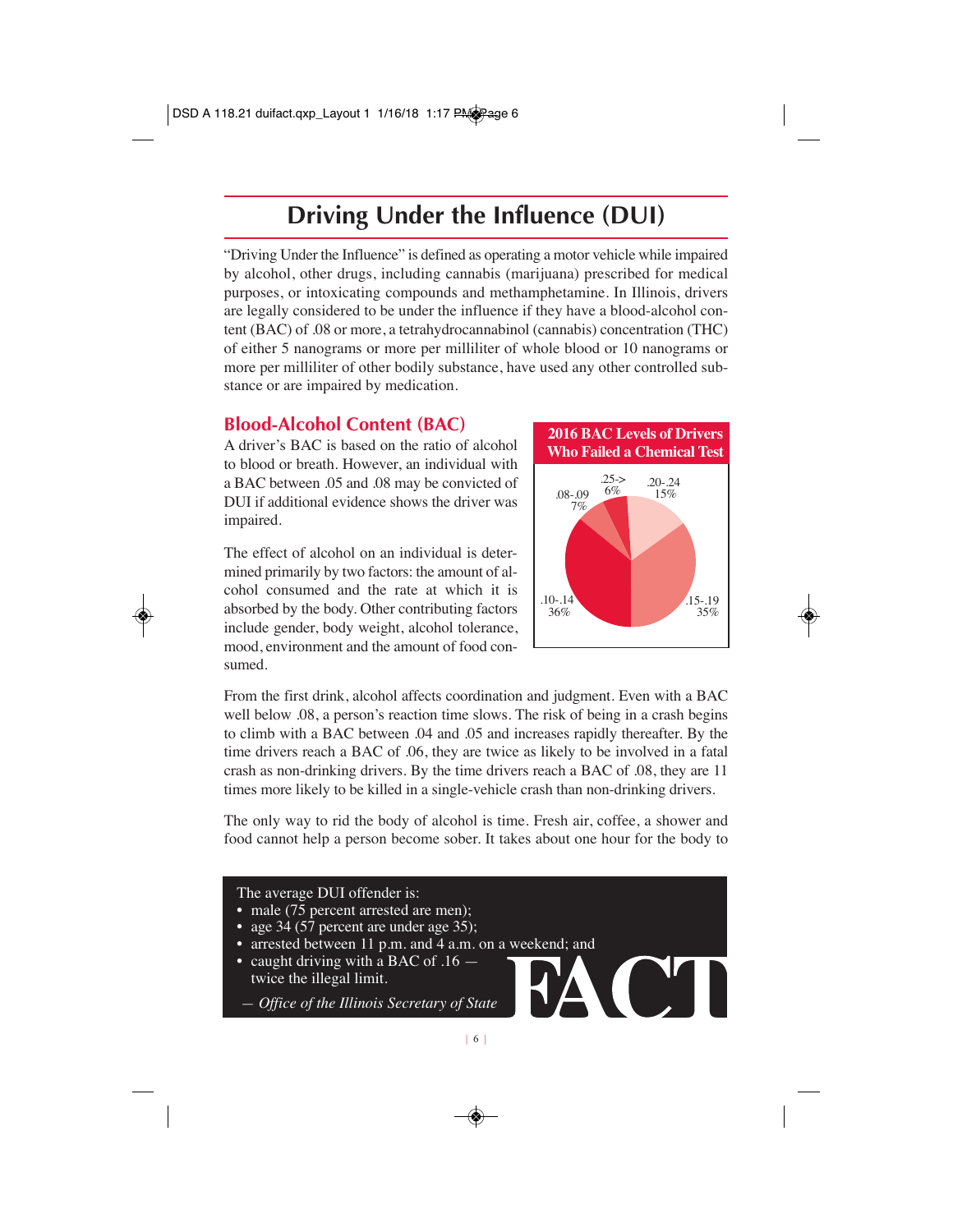metabolize one drink. Each of the following has a comparable amount of alcohol and counts as one drink: one 12-ounce mug of beer, one 5-ounce glass of wine or one 1.5-ounce shot of hard liquor. (The amount of alcohol in a poured/mixed drink is dependent on the type of drink and the person who pours it.)

### **Medical Cannabis (Marijuana)**

Illinois allows for the use of cannabis for medicinal purposes.

Individuals who are authorized to use cannabis must be registered with the Illinois Department of Public Health (IDPH) and secure a written certification from a physician licensed in Illinois. The IDPH will issue a registry ID card and a notation will be made on the registrant's Illinois driving record, which will be available to law enforcement.

A driver may not operate a motor vehicle while impaired by the use of cannabis, even if it is prescribed for medicinal purposes, and may not transport medicinal cannabis in a vehicle unless it is contained in a tamper-evident container and kept in an area that is inaccessible while the vehicle is in motion. If a police officer stops a vehicle driven by a person who holds a medical cannabis registry card and the officer has reasonable suspicion to believe the person is impaired by the use of cannabis, the driver must submit to field sobriety testing. Refusal to submit to testing or failure of the field sobriety tests will result in the suspension of the person's driver's license.

Driving while impaired by the use of medical cannabis or driving with an open container may result in the loss of driving privileges as well as revocation of the driver's medical cannabis card.

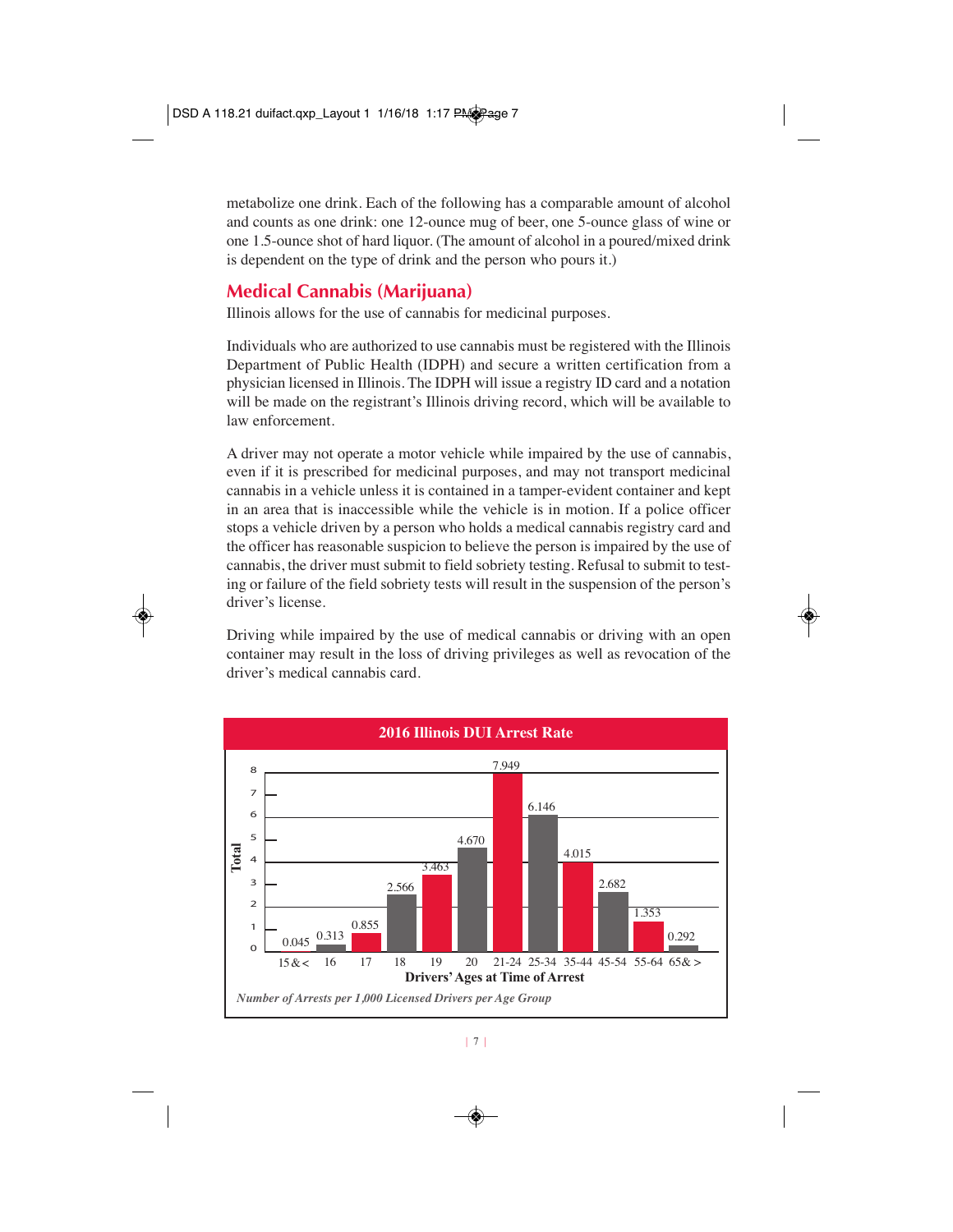### **Chronology of a DUI Arrest**

- An officer stops a vehicle at a roadside safety check or for probable cause, reasonable suspicion or unusual operation.
- The officer observes the driver and requests a driver's license, vehicle registration and proof of insurance.
- If the officer suspects the driver is under the influence, the driver is asked to submit to field sobriety tests.
- If the officer does not suspect the driver is under the influence, the driver is released without any applicable violations.
- If the officer has probable cause based on the field sobriety tests, the driver is placed under arrest for DUI and taken to the police station. The driver is asked to submit to chemical testing of breath, blood, urine or other bodily substance.
- If tested drivers have a BAC of more than .05 but less than .08, a THC of less than either 5 nanograms or more per milliliter of whole blood or 10 nanograms or more per milliliter of other bodily substance and no drugs found in their system, no statutory summary suspension (see page 11) will apply; however, the associated DUI charge will remain until appropriate action is taken by the court.
- If drivers refuse to submit to or fail to complete chemical testing, a statutory summary suspension will be imposed. If the driver is a first-time DUI offender, he/she may be eligible for a Monitoring Device Driving Permit. (See page 18.) If the driver is a repeat DUI offender, he/she may be eligible for a Restricted Driving Permit (RDP).
- If the driver's test results show a BAC of .08 or more, a THC of either 5 nanograms or more per milliliter of whole blood or 10 nanograms or more per milliliter of other bodily substance, or any trace of a drug (other than cannabis), illegal substance or intoxicating compound, the driver will be issued a law enforcement sworn report notifying the driver of a statutory summary suspension.
- If the driver's license is valid, a receipt is issued allowing driving for 45 days.
- Drivers may obtain additional testing at their own expense; the results are admis sible in court.
- The offender is required to post bond and may be detained until bond is posted.
- The offender's vehicle may be towed, impounded or seized.

The rate of alcohol impairment among drivers involved in fatal crashes is 3.5 times higher at night than during the day.

*— National Highway Traffic Safety Administration*

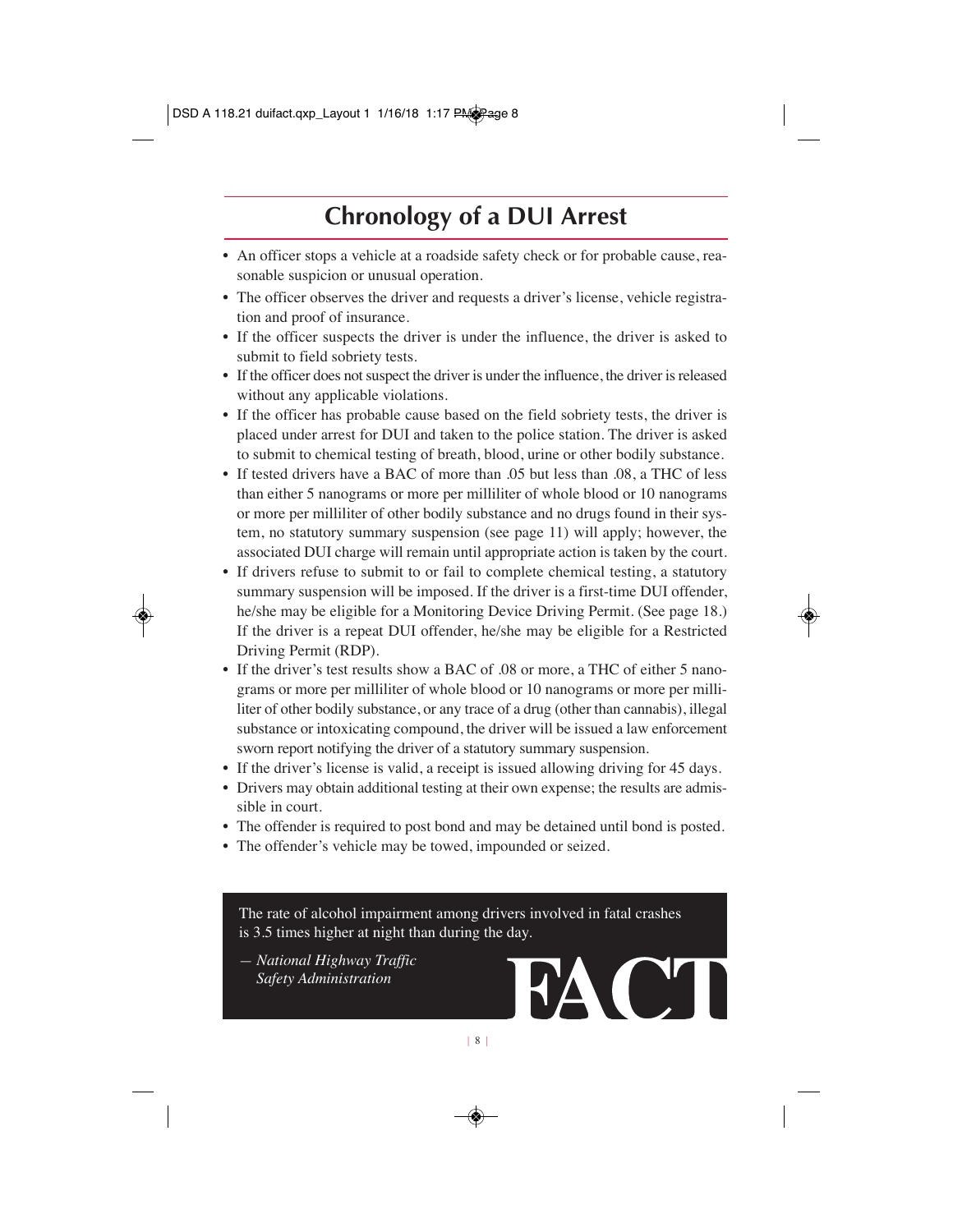### **Proper Action When Stopped by Law Enforcement**

For the safety of vehicle operators and law enforcement, drivers stopped by police should adhere to the following suggestions:

- Slow down and safely pull over on to the right-hand shoulder of the roadway. If there is no shoulder or it is too narrow to pull over, find the next safest spot and pull over.
- Should not slam on the brakes or stop in the lane of traffic. Drivers should not stop their vehicle on bridges, on curves, next to guardrails, concrete walls or medians, or any place where it would be difficult for other vehicles to pass. Vehicles should not be stopped too close to the solid white line as they may get struck by oncoming traffic.
- Stay in the vehicle with both hands clearly in sight on the steering wheel. Drivers should keep their hands on the steering wheel until the police officer instructs them otherwise or the traffic stop is complete.
- Be prepared for the officer to approach from either the driver or passenger side of the vehicle.
- Should not exit the vehicle unless asked to do so. Getting out of the vehicle can be perceived as aggressive behavior and a threat to the police officer's safety.
- Comply with the officer's request to see a driver's license and proof of insurance. If these items are in the glove box or under the seat or if the proof of insurance is stored for display on a cellphone, drivers should inform the police officer of that fact and then follow the officer's directions before retrieving the information. Vehicle operators are required to have a valid driver's license, registration and insurance in order to operate a vehicle.
- If drivers cannot identify an unmarked police vehicle or the driver as law enforcement, they should drive slowly and carefully below the speed limit and either (1) pull over at a well-lit, populated spot (2) drive carefully to the nearest police station and attempt to attract the attention of a uniformed officer or (3) call 9-1-1. Drivers should activate the vehicle's hazard lights as a helpful way to communicate intentions with the police officer.
- If drivers are being stopped at night, it is acceptable for them to turn on the interior light of the vehicle.

A traffic stop could indicate that drivers have committed a minor traffic violation without realizing it. For instance, there may be a problem with the vehicle of which they are unaware or the vehicle may be similar to one used in a serious crime. Many officers will not provide drivers with specific reasons for the stop until they have obtained the driver's vehicle registration, driver's license and insurance card from the driver.

If the traffic stop results in a ticket or arrest for the driver, he/she:

- Should not debate the reason for the stop or argue with the police officer.
- Should not refuse to sign a ticket if issued. A traffic ticket requires the driver's signature. Signing a ticket is not an admission of the driver's guilt — only an acknowledgment of receiving the ticket.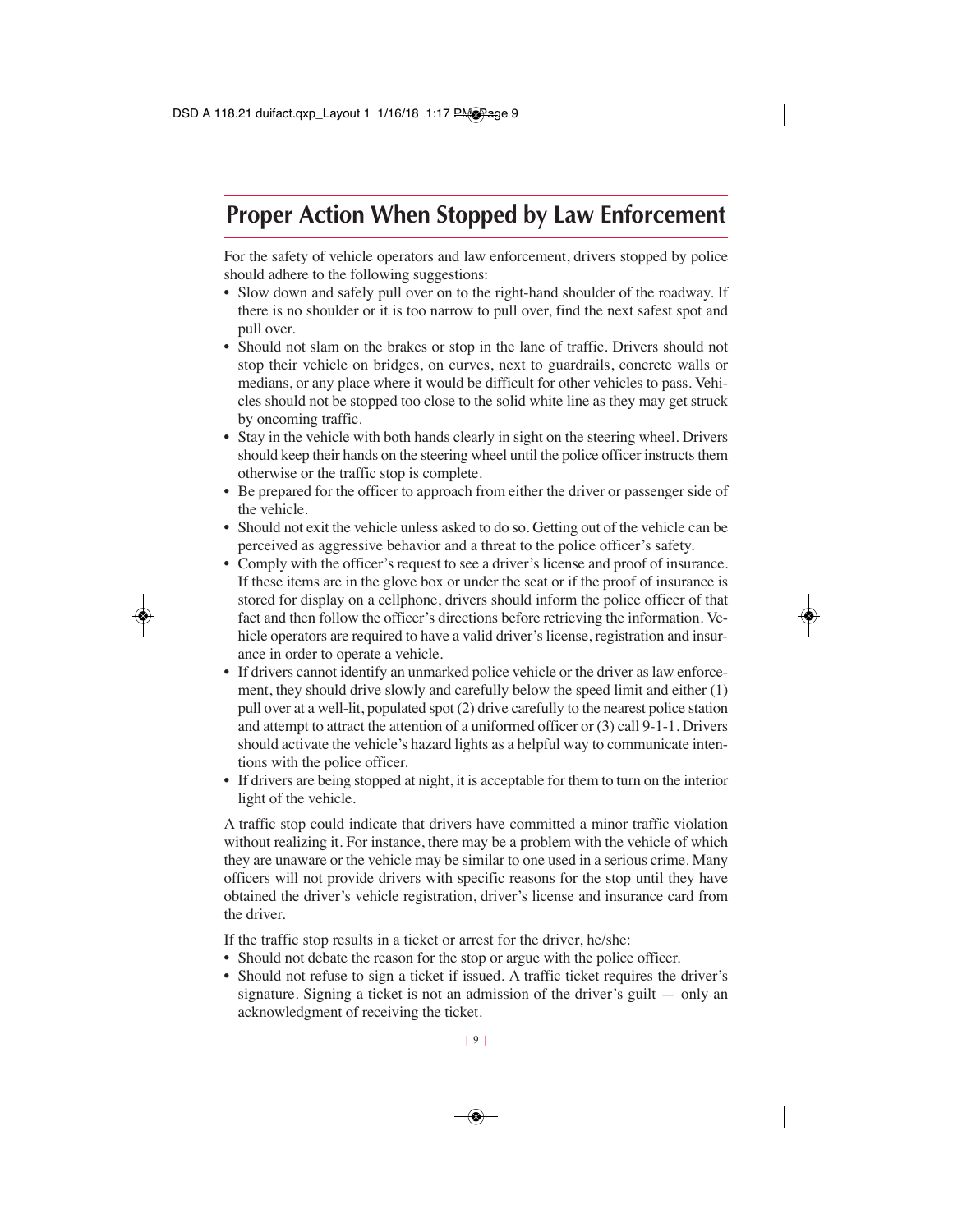- Should not be uncooperative with law enforcement at the scene. If a driver is suspected of drunk driving, refusal to submit to breath, urine, blood or performance tests can result in the loss of driving privileges.
- Should not argue about the ticket at the time of issuance. If drivers believe an offense was not committed or the ticket was issued unfairly, they will have the opportunity to present the case in traffic court.
- Should not resist arrest if taken into custody by the police.

Drivers are to be treated with dignity and respect by law enforcement officers. If a driver believes that an officer has acted inappropriately during a traffic stop or other encounter, he/she should report the conduct as soon as possible to the officer's superiors. Officers are required to provide their names and badge numbers upon request. Written complaints can be filed with the agency's internal affairs division or civilian complaint board.

Regardless of what action is taken, police officers are legally required to document all traffic stops, which includes obtaining the driver's name and address for data collection purposes.

### **2016 Illinois DUI Facts**

- 272 people were killed in alcohol-related crashes, which was approximately 25 percent of the 1,078 total crash fatalities.
- 29,528 DUI arrests were recorded by the Secretary of State's office.
- 92 percent of all drivers arrested for DUI, who were eligible, lost their driving privileges.
- 466 drivers under age 21 lost their driving privileges due to Zero Tolerance law violations.
- 25 percent of those arrested for DUI were women, who represented 50 percent of all licensed drivers.
- Males ages 21-24 had the highest DUI arrest rate (about 12 per 1,000 licensed drivers).
- 86 percent of all drivers arrested for DUI are first offenders.

### **New Laws Concerning DUI in Illinois**

#### **Effective August 11, 2017**

• The Secretary of State shall be notified when a person has been convicted of or received a court supervision for operating a snowmobile or watercraft while under the influence of alcohol, drugs or intoxicating compounds.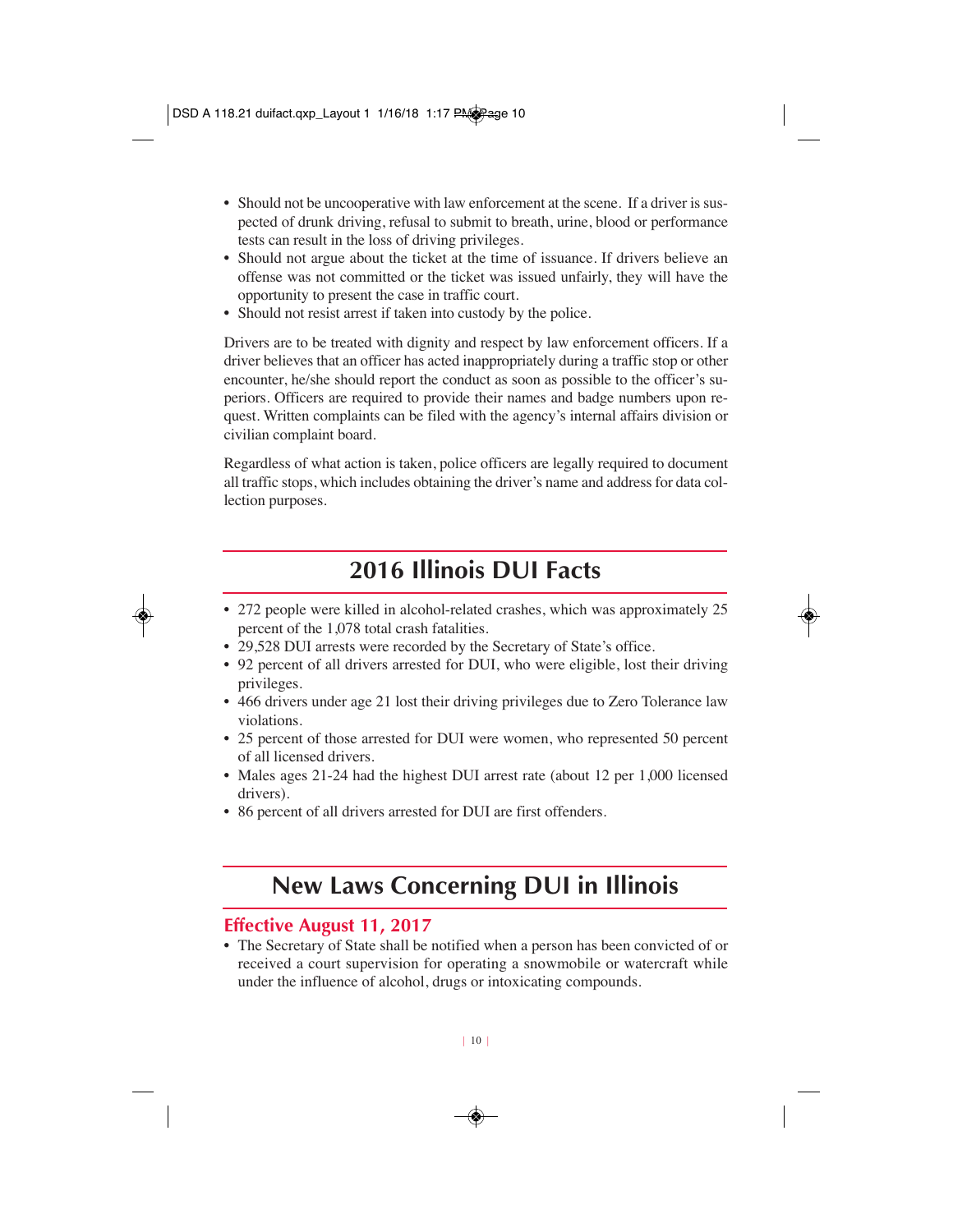### **Effective January 1, 2018**

• Enhanced penalties apply upon conviction for driving while revoked if the driver is revoked for aggravated DUI that resulted in a death. The prosecution of an Aggravated DUI resulting in the death of another person may be commenced at any time.

For a complete history of DUI laws in Illinois, visit the Secretary of State's website at www.cyberdriveillinois.com.

### **Statutory Summary Suspension/Revocation**

A statutory summary suspension provides for the automatic suspension of driving privileges of a driver arrested for DUI who fails, refuses to submit to, or fails to complete chemical testing. Failure of chemical testing means a driver has a BAC of .08 or more, a THC of either 5 nanograms or more per milliliter of whole blood or 10 nanograms or more per milliliter of other bodily substance, or a trace of other drugs. Statutory summary suspensions are automatic and effective on the 46th day from the date of the suspension notice. This suspension does not replace criminal penalties for a DUI conviction. An offender may request a judicial hearing to challenge the arrest; however, the request does not stop the suspension from taking effect.

If Illinois drivers refuse to submit to chemical testing in another state, their driving privileges will be suspended. A statutory summary suspension does not apply to a person with a BAC of less than .08. A statutory summary suspension does not apply to a person with a THC of less than either 5 nanograms or more per milliliter of whole blood or 10 nanograms or more per milliliter of other bodily substance unless the person is a CDL holder. If a person has a BAC of more than .05 and additional evidence such as an open container warrants a DUI arrest, the outcome of the court case will determine if penalties apply. If commercial driver's license holders receive a statutory summary suspension, their CDL privileges will be disqualified for one year for a first offense; a lifetime disqualification applies for a second offense.

A person convicted of DUI whose driving privileges were suspended because of a statutory summary suspension will have that time credited to the minimum period of revocation of driving privileges. The DUI criminal charge is prosecuted and adjudicated in the courts. This charge is separate from the statutory summary suspension penalties, which is the administrative process. For more information on the criminal penalties for a DUI conviction, see pages 13-15.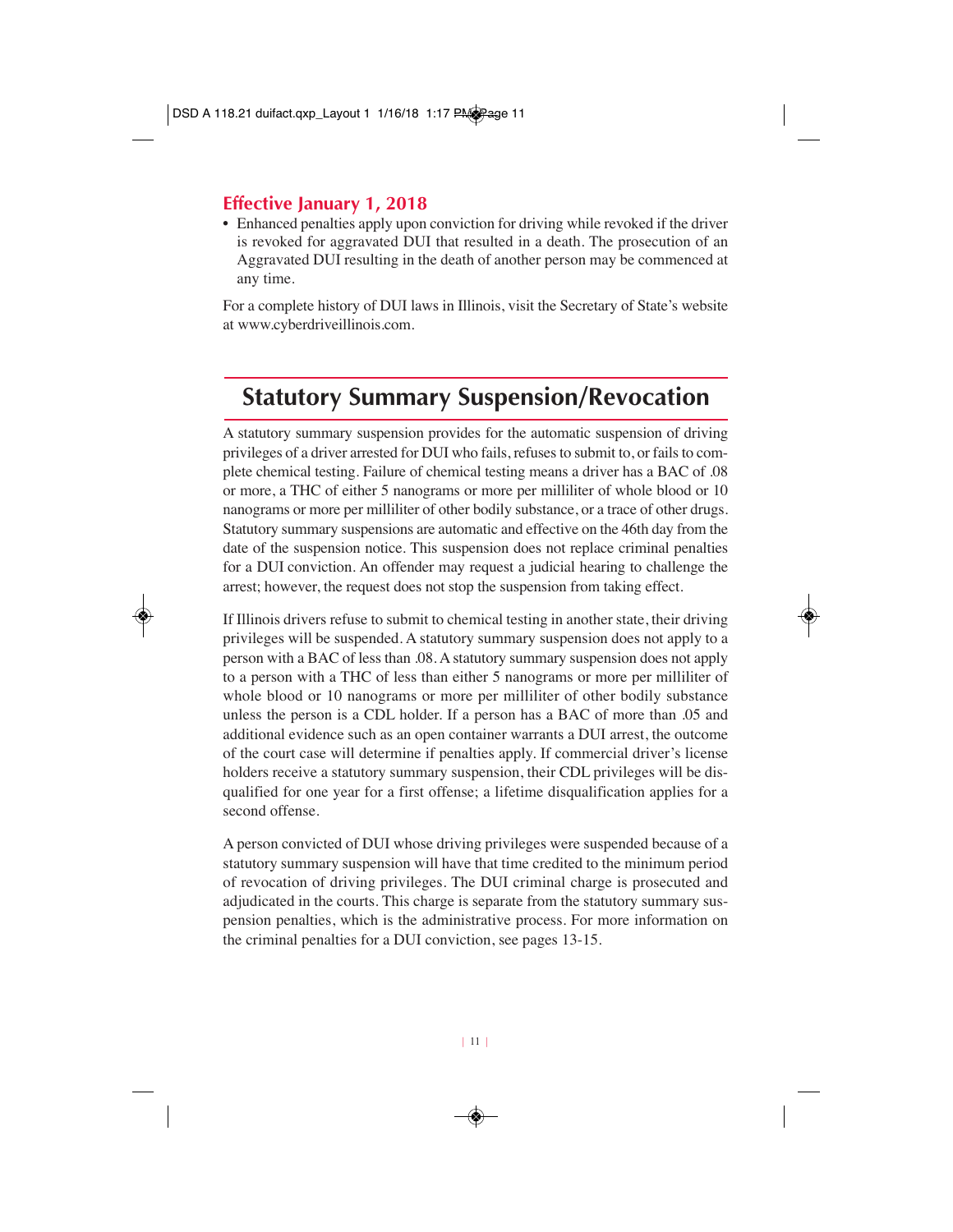### **Failing Chemical Testing**

- **First offense** Suspension of driving privileges for six months (eligible for a Monitoring Device Driving Permit).\*
- **Second or subsequent offense within five years** Suspension of driving privileges for one year.

### **Refusing to Submit to Chemical Testing**

- **First offense** Suspension of driving privileges for 12 months (eligible for a Monitoring Device Driving Permit).\*
- **Second or subsequent offense within five years** Suspension of driving privileges for three years.

*\*A DUI offender who is eligible for driving relief and issued a Monitoring Device Driving Permit (MDDP) must operate only vehicles installed with a Breath Alcohol Ignition Interlock Device (BAIID), unless exempted by employment. The offender is subject to all MDDP rules and BAIID fees. For more information, see page 16.*

A police officer is required to request a chemical test when there is probable cause to suspect DUI is a factor when a crash results in personal injury or death. Drivers who refuse to submit to such testing will have their driving privileges revoked for a minimum of one year.

Drivers who are subject to chemical testing may be liable for the medical costs associated with the blood test (up to \$500) if they are consequently convicted of DUI.

A person's driver's license may be subject to multiple suspensions or revocations simultaneously. No single suspension or revocation serves to negate, invalidate, cancel, postpone or lessen the effect of any other suspension or revocation.

### **Judicial Hearings**

A driver may request a judicial hearing to challenge a statutory summary suspension or statutory summary revocation within 90 days after the notice date. The hearing must be conducted within 30 days of the request or on the first court date scheduled to consider the criminal charges. Legally, only five issues may be considered:

- Whether the person was arrested for DUI.
- Whether there were reasonable grounds to believe that at the time of arrest the person was driving or in physical control of the vehicle while under the influence of alcohol or other drugs.
- Whether the driver, after being informed of the impending summary suspension, refused to submit to chemical testing.
- Whether, after being advised of the suspension, the driver submitted to chemical testing that showed a BAC of .08 or more, a THC of either 5 nanograms or more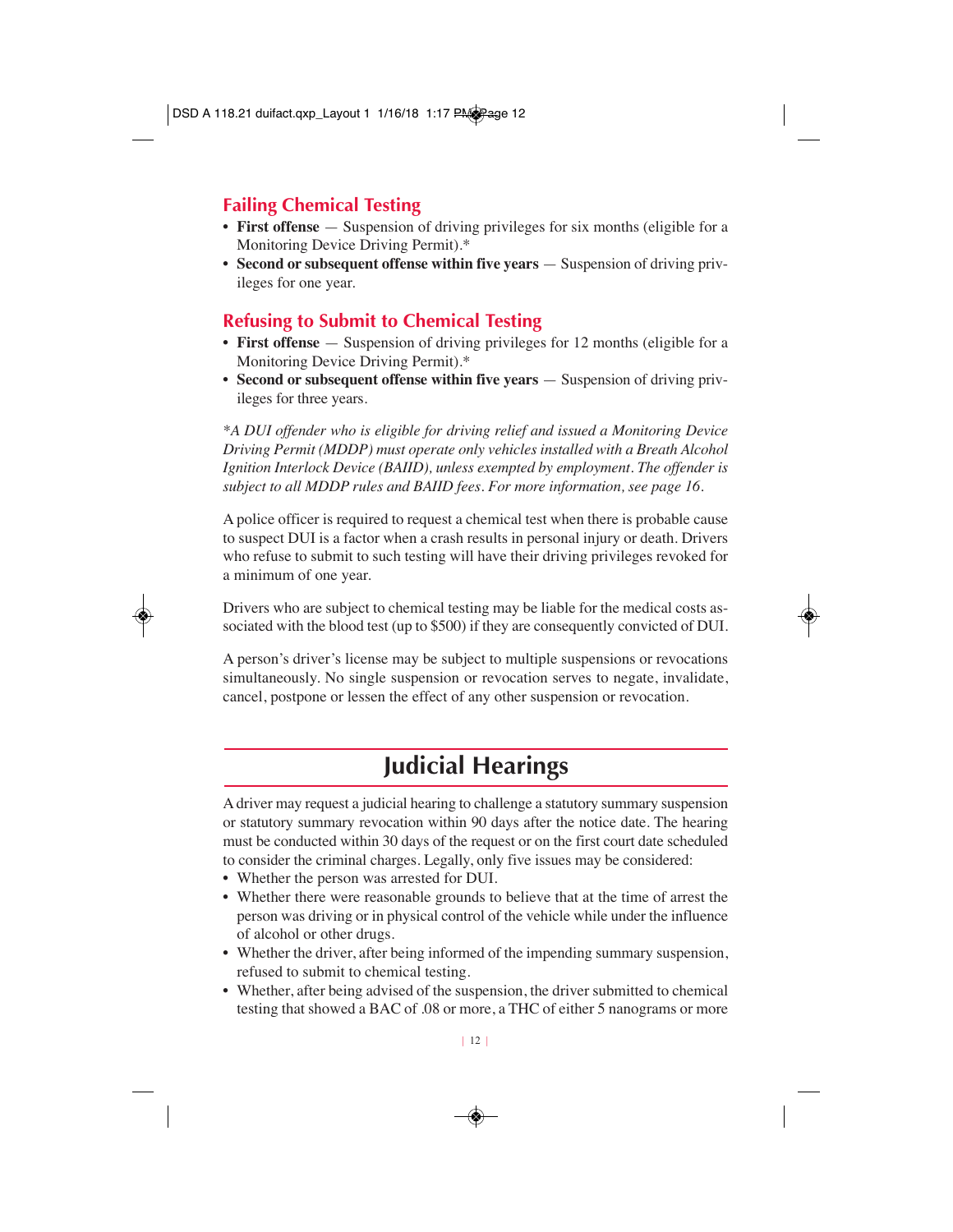per milliliter of whole blood or 10 nanograms or more per milliliter of other bodily substance, or any trace of a controlled substance, methamphetamine and/or intoxicating compounds.

• Whether, in the case of a statutory summary revocation, the driver was involved in a motor vehicle crash that caused personal injury or death.

The suspension/revocation is rescinded if the court rules in favor of the driver. The result of the hearing is entered on the driver's record.

### **Administrative Driver's License Revocation**

An administrative driver's license revocation, administered by the Secretary of State's office in cooperation with county state's attorneys, allows for the quick revocation of driving privileges of a person who has been involved in a serious injury or fatal crash. Drivers who are charged with DUI or another serious offense may have their driving privileges revoked without a hearing only after the Secretary of State's office receives sufficient evidence from a state's attorney. Unless the revocation is contested through an administrative hearing, the privileges remain revoked until the case is adjudicated.

The Illinois Supreme Court ruled in 1986 that an administrative revocation does not violate a person's right to due process. While acknowledging a driver's license is a privilege deserving of protection, the court ruled the privilege is outweighed by the public interest to promote safe highways.

### **Penalties for a DUI Conviction**

Penalties for DUI in Illinois vary depending on the circumstances of the arrest and conviction. These circumstances may include the driver's age, the driver's BAC level, whether the driver was transporting a child under age 16, and whether the driver has previous DUI convictions. Any DUI offense resulting in felony charges is classified as Aggravated DUI. (See page 29 for specific penalties for misdemeanor and felony convictions.)

#### **First Conviction**

Class A misdemeanor; minimum revocation of driving privileges for one year (two years if driver is under age 21); suspension of vehicle registration.

- If committed with a BAC of .16 or more  $-$  In addition to any penalties or fines, mandatory minimum fine of \$500 and mandatory minimum 100 hours of community service.
- If committed while transporting a child under age 16 In addition to any penalties or fines, possible imprisonment of up to six months, mandatory minimum fine of \$1,000 and 25 days of community service in a program benefiting children.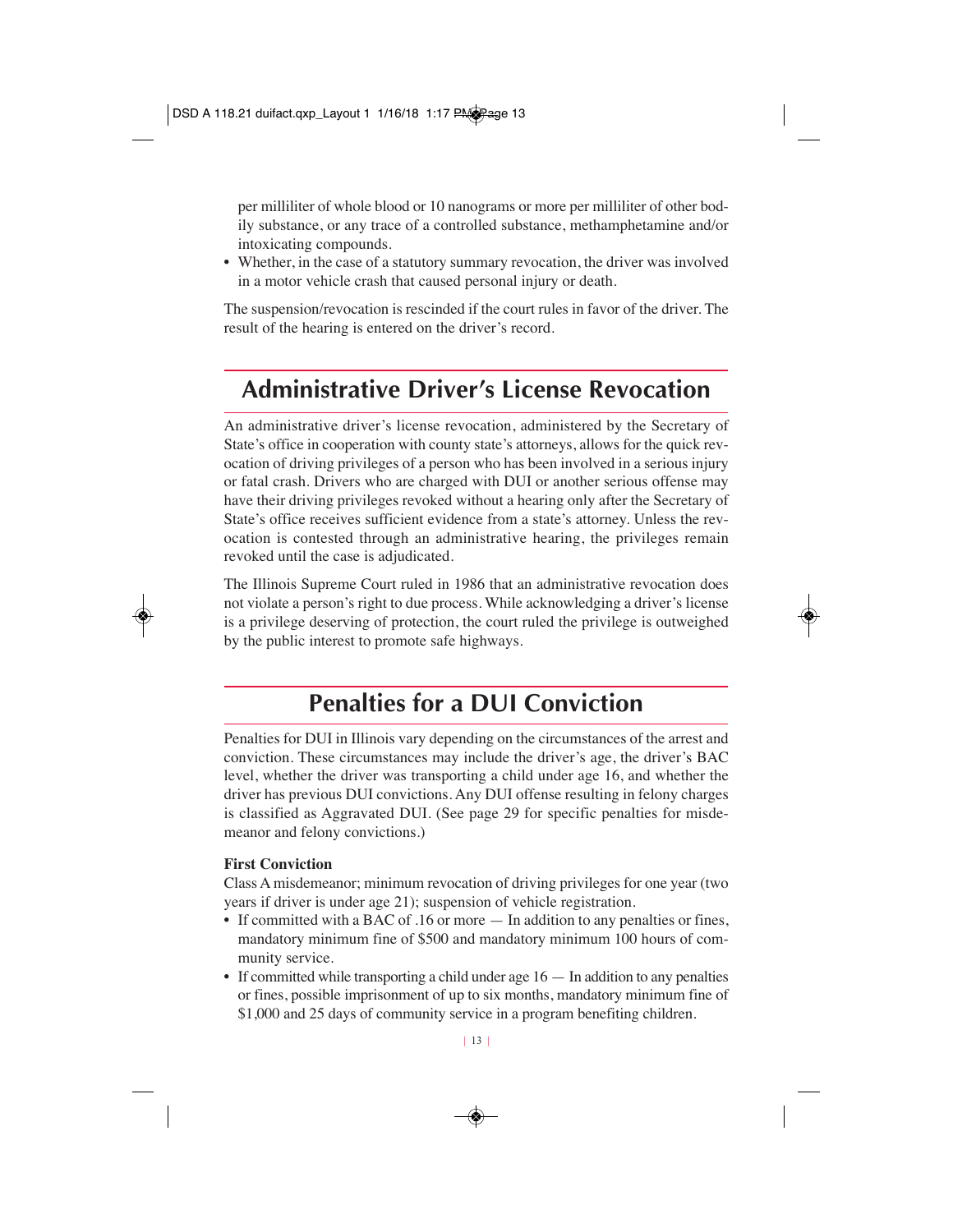• If committed while transporting a child under age 16 and involved in a crash that resulted in bodily harm to the child (Aggravated DUI); Class 4 felony — In addition to any other criminal or administrative sanctions, mandatory fine of \$2,500 and 25 days of community service in a program benefiting children.

#### **Second Conviction**

Class A misdemeanor; mandatory minimum imprisonment of five days or 240 hours of community service; revocation of driving privileges for a minimum of five years for a second conviction within 20 years; suspension of vehicle registration.

- If committed with a BAC of .16 or more In addition to any penalties or fines, mandatory imprisonment of two days and mandatory minimum fine of \$1,250.
- If committed while transporting a child under age 16 (Aggravated DUI); Class 4 felony.
- If committed while transporting a child under age 16 and involved in a crash that resulted in bodily harm to the child (Aggravated DUI); Class 2 felony — In addition to any other criminal or administrative sanctions, mandatory fine of \$5,000 and 25 days of community service in a program benefiting children.

#### **Third Conviction (Aggravated DUI)**

Class 2 felony; revocation of driving privileges for a minimum of 10 years; suspension of vehicle registration.

- If committed with a BAC of .16 or more In addition to any other criminal or administrative sanctions, mandatory imprisonment of 90 days and mandatory minimum fine of \$2,500.
- If committed while transporting a child under age  $16 -$  In addition to any other criminal or administrative sanctions, mandatory fine of \$25,000 and 25 days of community service in a program benefiting children.

#### **Fourth Conviction (Aggravated DUI)**

Class 2 felony; revocation of driving privileges for life; suspension of vehicle registration.

- If committed with a BAC of .16 or more In addition to any other criminal or administrative sanctions, mandatory minimum fine of \$5,000.
- If committed while transporting a child under age 16 In addition to any other criminal or administrative sanctions, mandatory fine of \$25,000 and 25 days of community service in a program benefiting children.

#### **Fifth Conviction (Aggravated DUI)**

Class 1 felony; revocation of driving privileges for life; suspension of vehicle registration.

- If committed with a BAC of .16 or more In addition to any other criminal or administrative sanctions, mandatory minimum fine of \$5,000.
- If committed while transporting a child under age 16 In addition to any other criminal or administrative sanctions, mandatory fine of \$25,000 and 25 days of community service in a program benefiting children.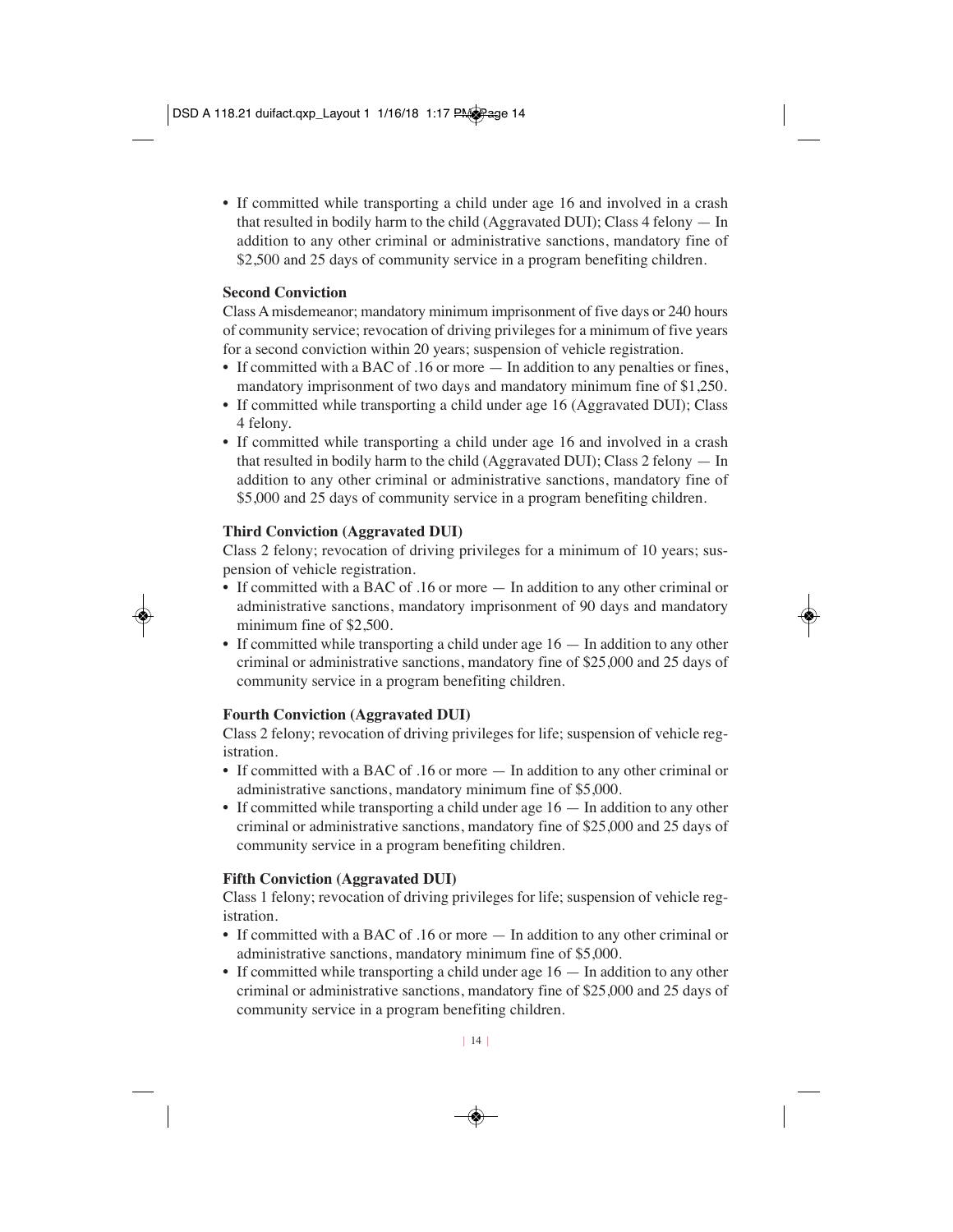#### **Sixth or Subsequent Conviction (Aggravated DUI)**

Class X felony; revocation of driving privileges for life; suspension of vehicle registration.

- If committed with a BAC of .16 or more In addition to any other criminal or administrative sanctions, mandatory minimum fine of \$5,000.
- If committed while transporting a child under age 16 In addition to any other criminal or administrative sanctions, mandatory fine of \$25,000 and 25 days of community service in a program benefiting children.

### **Aggravated DUI**

Any DUI offense resulting in felony charges is classified as Aggravated DUI. Any mandatory term of imprisonment or community service is not subject to suspension or reduction. Any person who is sentenced to probation or conditional discharge also must serve a minimum 480 hours of community service or imprisonment of 10 days.

Aggravated DUI includes the following offenses:

- Third or subsequent DUI (Class 2 felony; penalties vary according to offense).
- DUI committed while driving a school bus carrying one or more persons age 18 or younger (Class 4 felony).
- DUI committed while driving a vehicle for-hire carrying one or more passengers (Class 4 felony).
- DUI resulting in great bodily harm, permanent disability or disfigurement (Class 4 felony). Revocation of driving privileges for a minimum of two years.
- Second or subsequent DUI committed while transporting a child under age 16 (Class 2 felony; penalties vary according to offense).
- DUI committed while transporting a child under age 16 and involved in a crash that resulted in bodily harm to the child (Class 2 felony; penalties vary according to offense).
- DUI committed without a valid driver's license or permit (Class 4 felony).
- DUI committed without vehicle liability insurance (Class 4 felony).
- DUI committed after a previous conviction for reckless homicide while DUI or Aggravated DUI involving a death (Class 3 felony).
- DUI committed in a school zone while the restricted speed limit is in effect and involved in a crash that resulted in bodily harm (Class 4 felony).
- DUI committed while revoked or suspended for DUI, reckless homicide or leaving the scene of a personal injury or death (Class 4 felony). Any penalty imposed is in addition to the penalty for any subsequent DUI violation. The revocation period is determined by offense.
- DUI resulting in a death (Class 2 felony). Revocation of driving privileges for a minimum of two years from the effective date of the revocation or from the date of release from incarceration for the offense.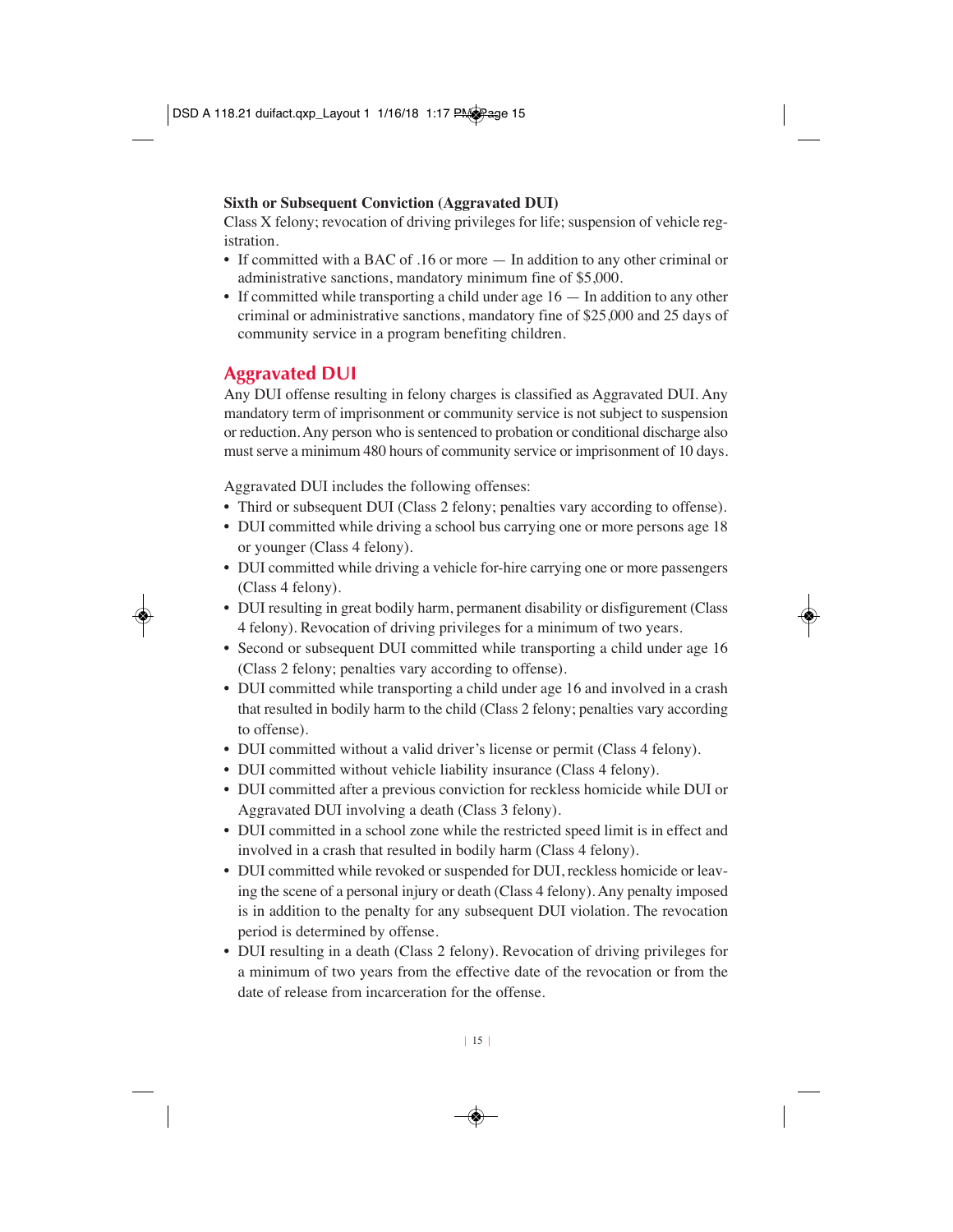#### **Reckless Homicide**

A person may be charged with reckless homicide if he/she operates a motor vehicle, snowmobile, all-terrain vehicle or watercraft while under the influence that results in the death of an individual. If convicted, the driver will serve a minimum two years of imprisonment (possibly longer depending on the circumstances and location of the crash). If a person is driving on a suspended or revoked driver's license as the result of an Aggravated DUI conviction and is involved in an alcohol-related crash where a death occurs, he/she may be charged with reckless homicide.

#### **Additional Consequences of DUI**

- A DUI conviction is a permanent part of an offender's driving record.
- The offender may lose work time.
- The offender is required to complete an alcohol/drug evaluation and an alcohol/drug remedial education course or substance abuse treatment program before driving privileges are reinstated.
- The offender must meet the requirements of the Secretary of State's Department of Administrative Hearings prior to obtaining an RDP.
- A Breath Alcohol Ignition Interlock Device may be installed on the offender's vehicle as a condition of driving relief.
- The offender is required to carry high-risk auto insurance for three years.
- The offender's vehicle registration will be suspended.

#### **Vehicle Impoundment**

The vehicle of any driver may be seized or impounded by local authorities for:

- Committing a DUI while driving privileges are suspended/revoked for a previous DUI or reckless homicide.
- Committing a DUI with a previous conviction of reckless homicide, Aggravated DUI with death or great bodily harm.
- Committing a third or subsequent DUI.
- Committing a DUI without a valid driver's license or permit.
- Committing a DUI while uninsured.

### **Breath Alcohol Ignition Interlock Device (BAIID)**

The majority of states, including Illinois, require first-time DUI offenders to have a Breath Alcohol Ignition Interlock Device (BAIID) installed on their vehicles. Illinois also requires a camera unit on the BAIID to capture the image of the driver as he/she performs the breath test.

On average, approximately 8,300 individuals are driving with a BAIID device installed on their car or truck.

First-time DUI offenders who wish to obtain and are eligible for driving relief during the period of statutory summary suspension are required to have a BAIID installed on their vehicle.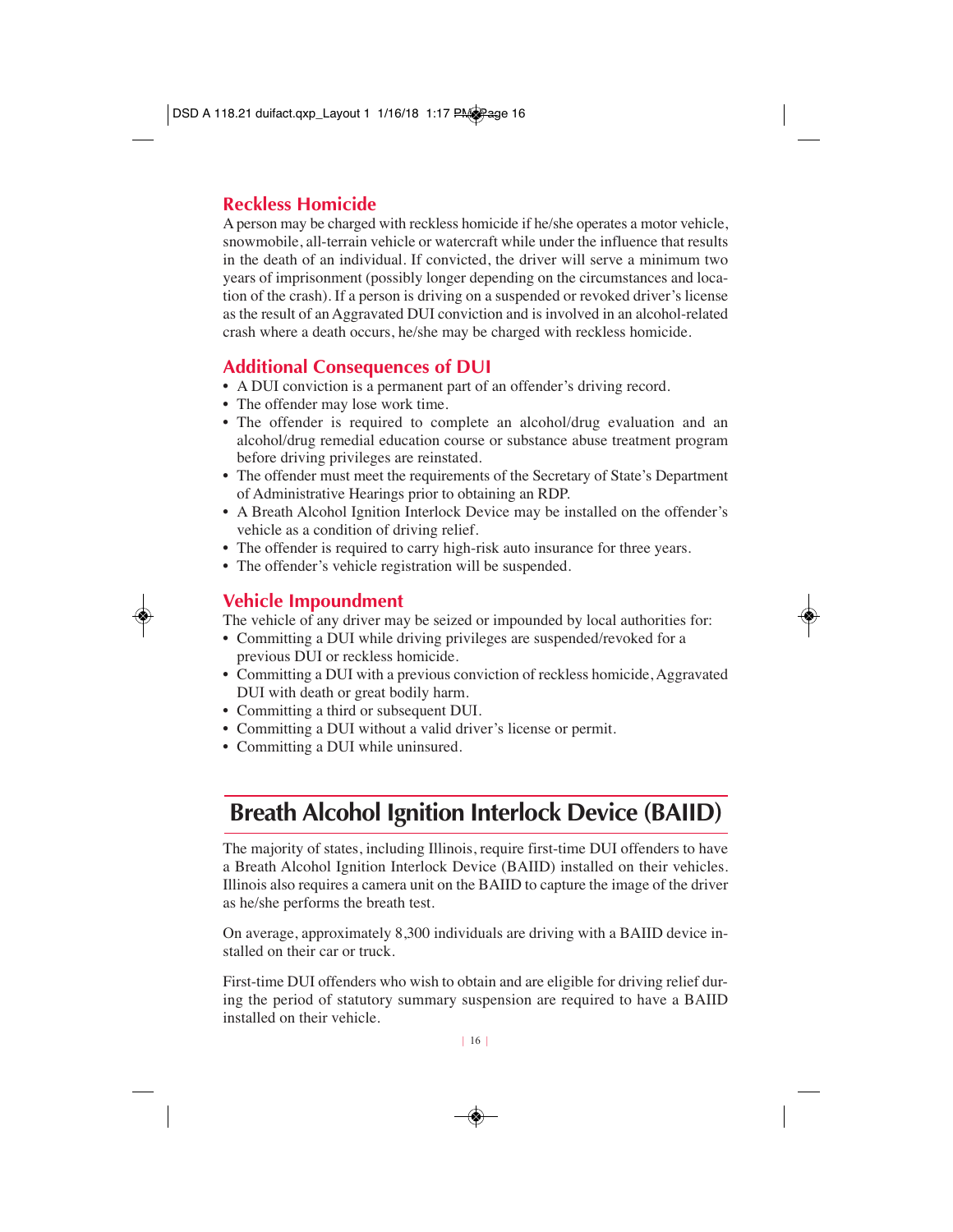To be eligible for driving relief, offenders must obtain a Monitoring Device Driving Permit (MDDP), and a BAIID will be installed on their vehicle through the Secretary of State's office. An MDDP and installation of a BAIID allow offenders to drive anywhere at any time as long as they are driving a vehicle installed with a BAIID. The Secretary of State's office monitors the BAIID throughout the duration of the permit. The BAIID will alert the Secretary of State's office if the driver attempts any incidents of driving under the influence or tampers with the BAIID device.

A DUI offender may decline to have an MDDP and a BAIID and instead choose to restrain from driving during the suspension period. However, an offender who chooses not to participate in the program and is subsequently caught driving a vehicle during the suspension period is guilty of a Class 4 felony. Additionally, an offender who participates in the BAIID program and is subsequently caught driving a vehicle without a BAIID device installed is guilty of a Class 4 felony.

A BAIID also is required as a condition of receiving a Restricted Driving Permit (RDP) for a person who has two or three DUI convictions (no time limit between offenses); or two statutory summary suspensions (as a result of two DUI arrests); or one DUI conviction with a statutory summary suspension from a separate DUI arrest.

An RDP allows individuals to drive on a restricted basis according to their permit. (For more information on the RDP, see page 18.)

Individuals who have two or three DUI convictions must obtain an RDP, drive only vehicles equipped with a BAIID and install a BAIID on all vehicles registered in their name for a period of five continuous years as a prerequisite for full reinstatement of driving privileges. A judge also may require a driver to have a BAIID installed on a vehicle. In such cases, it is the responsibility of the courts to monitor and record all information, not the Secretary of State's office.

Drivers with four or more DUI convictions may apply to the Secretary of State's office for an RDP after serving five years of their revocation. If the RDP is granted, drivers must have a BAIID installed on all vehicles registered in their name for the remainder of their driving lifetime, and drive only vehicles equipped with a BAIID.

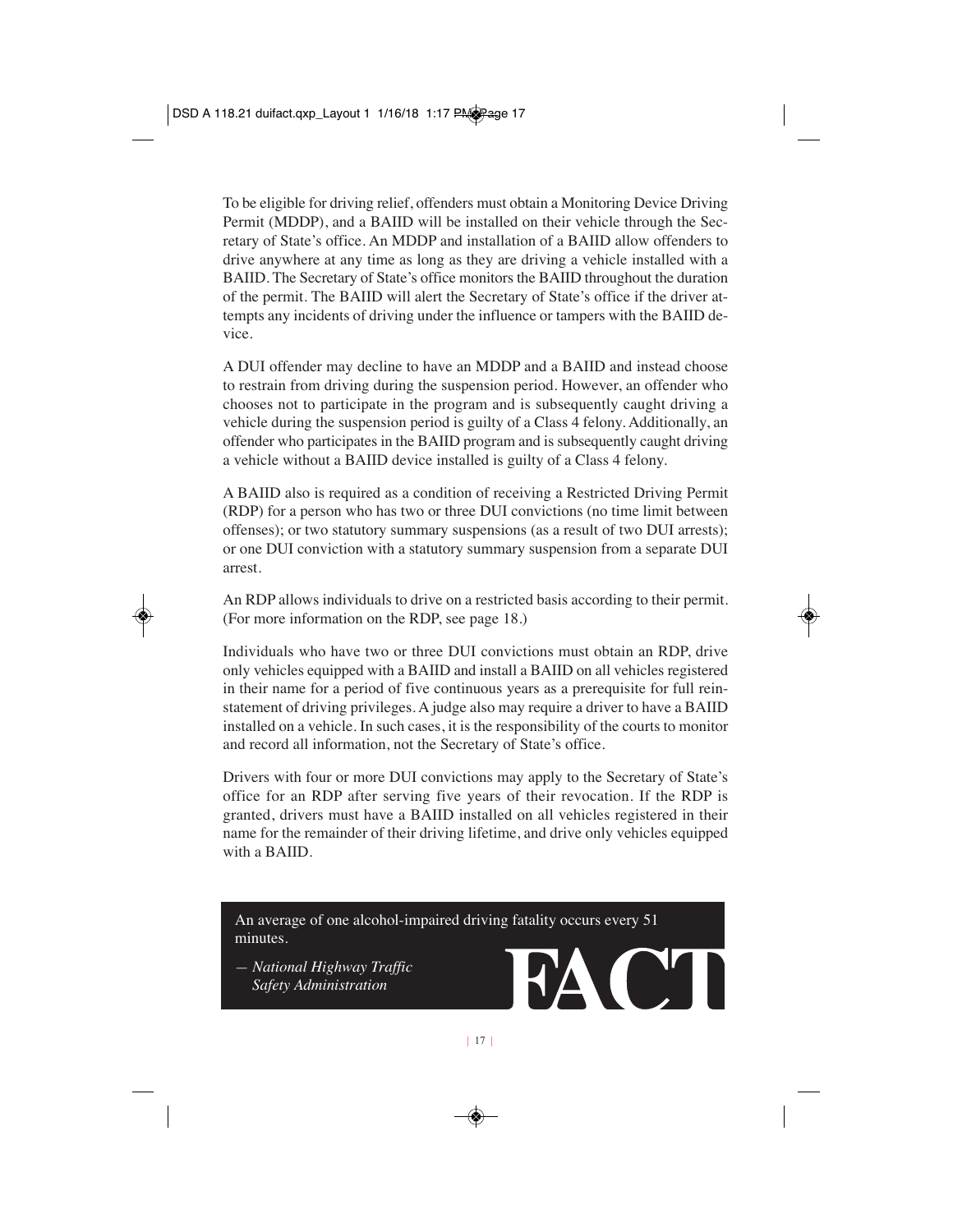A DUI offender is responsible for all costs associated with the issuance, installation and monitoring of the BAIID. For a listing of certified BAIID vendors and installation sites, visit www.cyberdriveillinois.com (click Departments, BAIID).

For more information on the BAIID program, contact the Secretary of State's BAIID Unit at 217-524-0660 or 312-814-4598 for Cook County BAIID information.

### **Driving Permits**

### **Monitoring Device Driving Permit (MDDP)**

- A first-time DUI offender may obtain an MDDP from the Secretary of State's office to allow unlimited driving during the statutory summary suspension. (A first-time offender is a driver who has not received a previous statutory summary suspension in the past five years, been convicted of DUI or assigned court supervision for DUI in Illinois, or been convicted of DUI in another state within five years.)
- An offender must have a Breath Alcohol Ignition Interlock Device (BAIID) installed and maintained on any vehicle driven during the suspension period. An offender may drive anywhere at any time once the permit is issued and the BAIID installed.
- A commercial driver's license holder may not drive any vehicle for which a CDL is required.
- An MDDP may not be issued to drive any commercial motor vehicle.
- An offender is ineligible for an MDDP if the driver's license is otherwise invalid or if death or great bodily harm to another resulted from the DUI arrest.
- An offender is ineligible for an MDDP if previously convicted of Reckless Homicide or Aggravated DUI that resulted in a death.
- An offender is responsible for all costs associated with the MDDP and BAIID.
- A driver under age 18 is not eligible for an MDDP.

### **Restricted Driving Permit (RDP)**

- If eligible, a person convicted of DUI may apply to the Secretary of State's office for an RDP.
- A driver under age 16 whose driving privileges are revoked is not eligible for an RDP.
- To obtain an RDP, the offender may have to prove a hardship exists, provide a current professional alcohol/drug evaluation and, when appropriate, provide proof of remedial education or treatment.
- An offender must appear before a hearing officer in the Secretary of State's Department of Administrative Hearings. The driving record is reviewed to ensure that the driver would not threaten public safety if allowed to drive on a limited basis.
- Offenders with two or more alcohol-related driving incidents on their driving record are required to have a BAIID installed on their vehicle for the duration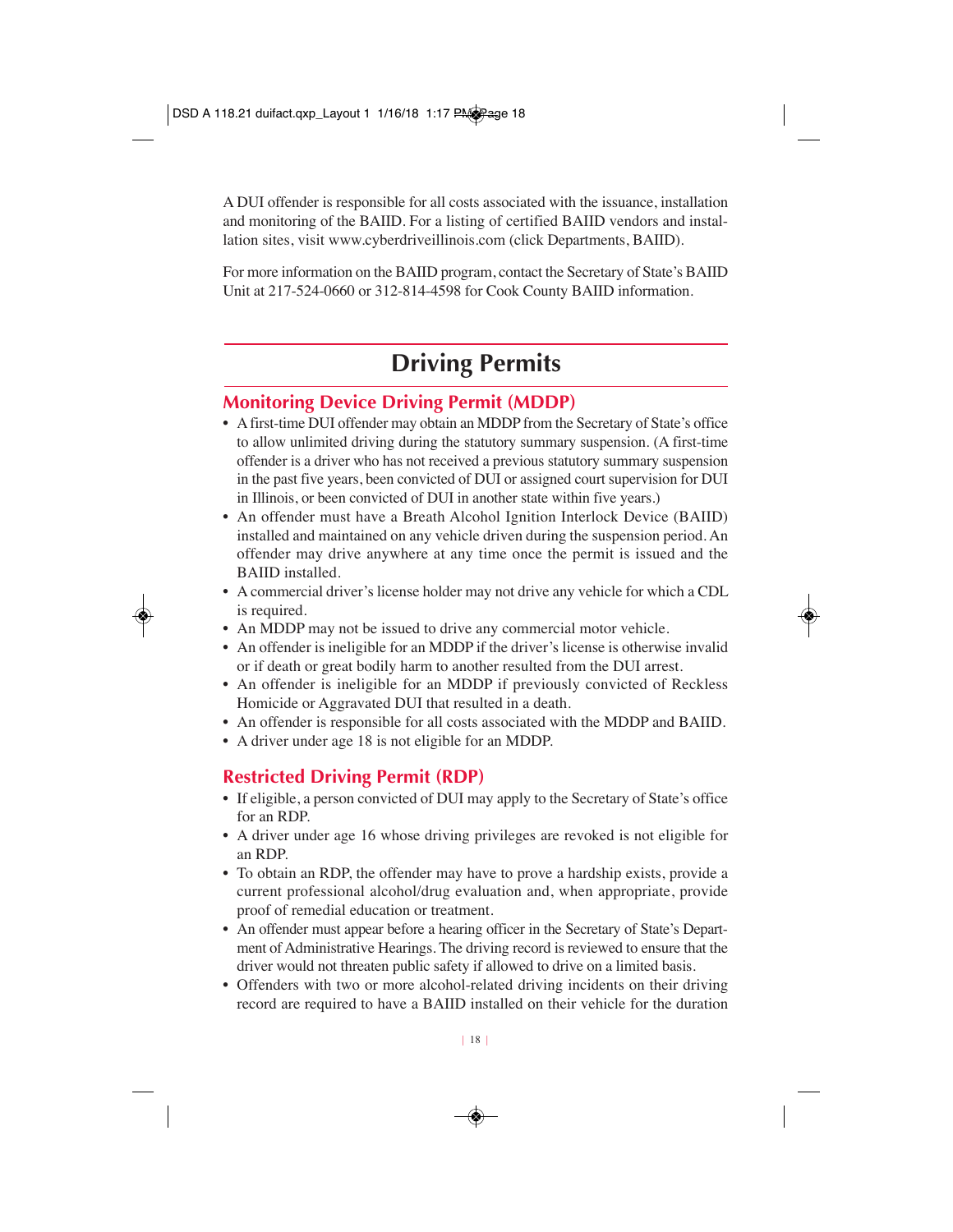of the RDP. The offender is responsible for all costs associated with the BAIID during this period.

• Upon application for a formal hearing for an RDP or reinstatement of driving privileges, a \$50 nonrefundable filing fee is required.

For more information on driving permits, contact the Secretary of State's Department of Administrative Hearings at 217-782-7065 or 312-793-2429.

### **Driver's License Reinstatement**

### **Statutory Summary Suspension**

Driving privileges may be reinstated at the end of the statutory summary suspension period. Before driving privileges can be reinstated:

- Other suspensions or revocations on the driving record must be cleared.
- A \$250 reinstatement fee must be paid to the Secretary of State's office for the first offense.
- For a second or subsequent offense, a \$500 reinstatement fee must be paid to the Secretary of State's office.
- Reinstatement of driving privileges becomes valid when entered on the driver's record in the Secretary of State's office provided the provisional termination date has passed.
- The most efficient payment method for reinstatement fees is by credit card through the Secretary of State's website at www.cyberdriveillinois.com. (Click on "Driver's License Reinstatement," which is listed under "Online Services.") Payment is processed immediately, and the driver will receive an email confirmation number indicating the receipt of the payment and that the driving record has been updated. Payment may also be mailed to: Secretary of State, DUI Section, 2701 S. Dirksen Pkwy., Springfield, IL 62723.

### **Revocation (Including Statutory Summary Revocation)**

To have driving privileges reinstated, a driver convicted of DUI must:

- Have a clear driving record other than the revocation sanction.
- Undergo an alcohol/drug evaluation. If an alcohol/drug problem is indicated, proof of treatment must be submitted.
- Complete an alcohol/drug remedial education program. Even if the evaluation does not recommend treatment, the driver is still required to complete a remedial education program.
- Appear before a Secretary of State hearing officer. For a first offense, an informal hearing may be conducted by visiting a hearing officer at one of the regional Driver Services facilities. Multiple offenders must make a request in writing, pay a \$50 nonrefundable filing fee and attend a formal hearing in Chicago, Springfield, Mt. Vernon or Joliet.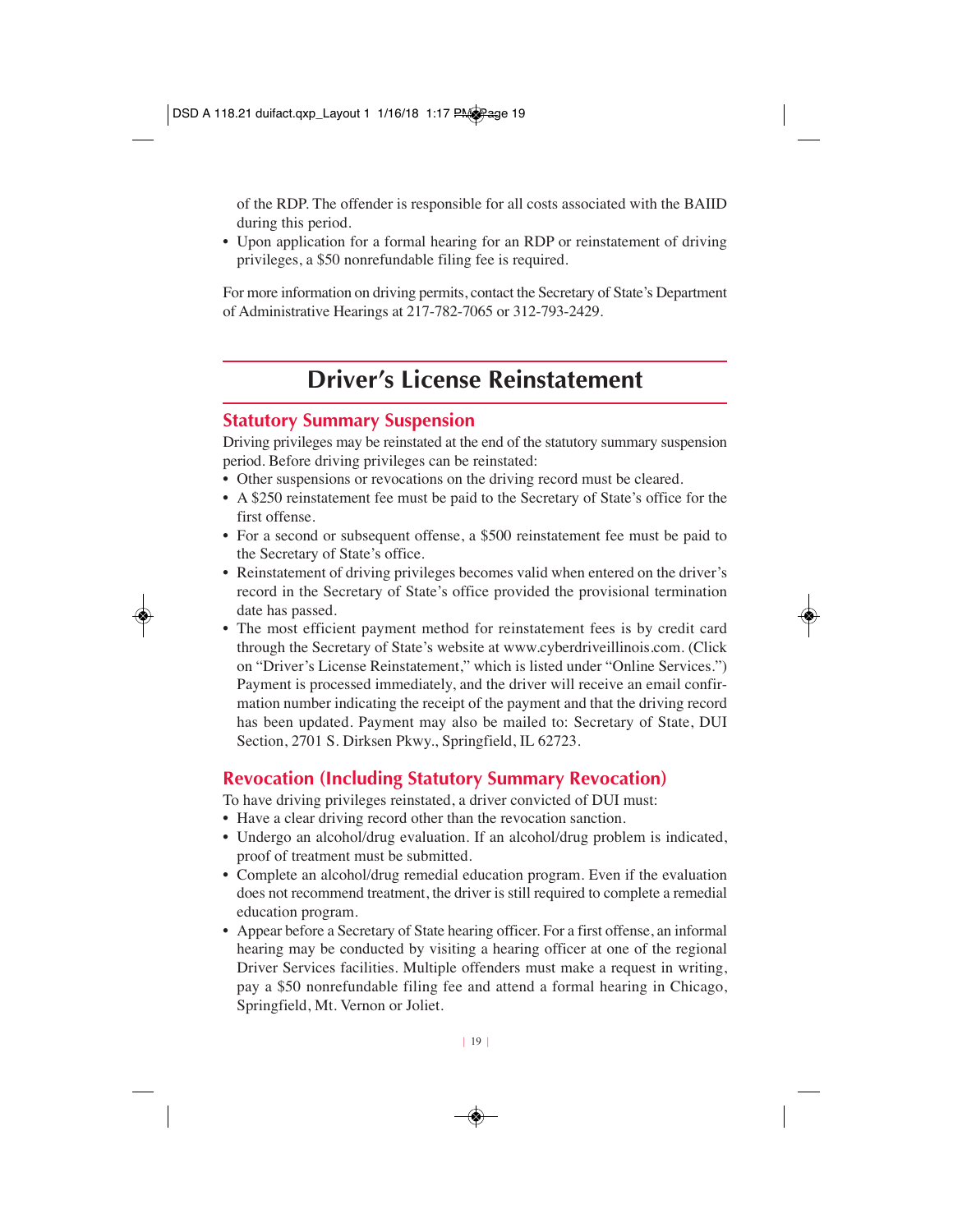- Demonstrate during the hearing that public safety will not be endangered if driving privileges are restored. The hearing officer considers the seriousness of the offense, the offender's overall driving record and the driver's remedial efforts.
- File proof of financial responsibility prior to reinstatement, pay a \$500 reinstatement fee for each revocation, pass the driver's license exam (written, vision and driving) and pay the appropriate application fee.
- Payment for a revocation must be mailed to: Secretary of State, Traffic Violations Section, 2701 S. Dirksen Pkwy., Springfield, IL 62723. If paying by credit card, please call 217-785-8619.

#### **A reinstatement becomes valid when it is entered on the driver's record in the Secretary of State's office.**

For more information on driver's license reinstatements, contact the Secretary of State's Department of Administrative Hearings at 217-782-7065 or 312-793-2429.

### **Case Dispositions**

The Secretary of State's office has the ability to track DUI cases from arrest to case disposition.

If a judge grants a driver court supervision for an offense, the driver is not subject to the mandatory penalties of the conviction; the judge determines the penalties. Judges are prohibited from granting court supervision to a driver more than once in a lifetime for a DUI offense, and then only if there was no previous conviction. Because the Secretary of State's office records all court supervisions, repeat offenders are more easily identified, enabling judges to impose appropriate penalties.

During 2016, 29,528 statutory summary suspensions were recorded by the Secretary of State's office. As of Dec. 31, 2016, court dispositions were reported for 38 percent (11,153) of these cases. Of those dispositions, 31 percent (3,493) resulted in convictions and 64 percent (7,163) received court supervision. In 4 percent (497) of the cases, other dispositions, such as convictions for reckless driving, were received. Of the dispositions received, 21 percent of first offenders received a DUI conviction and 92 percent of multiple offenders were convicted.



*\* Percentages are rounded to the nearest percent.*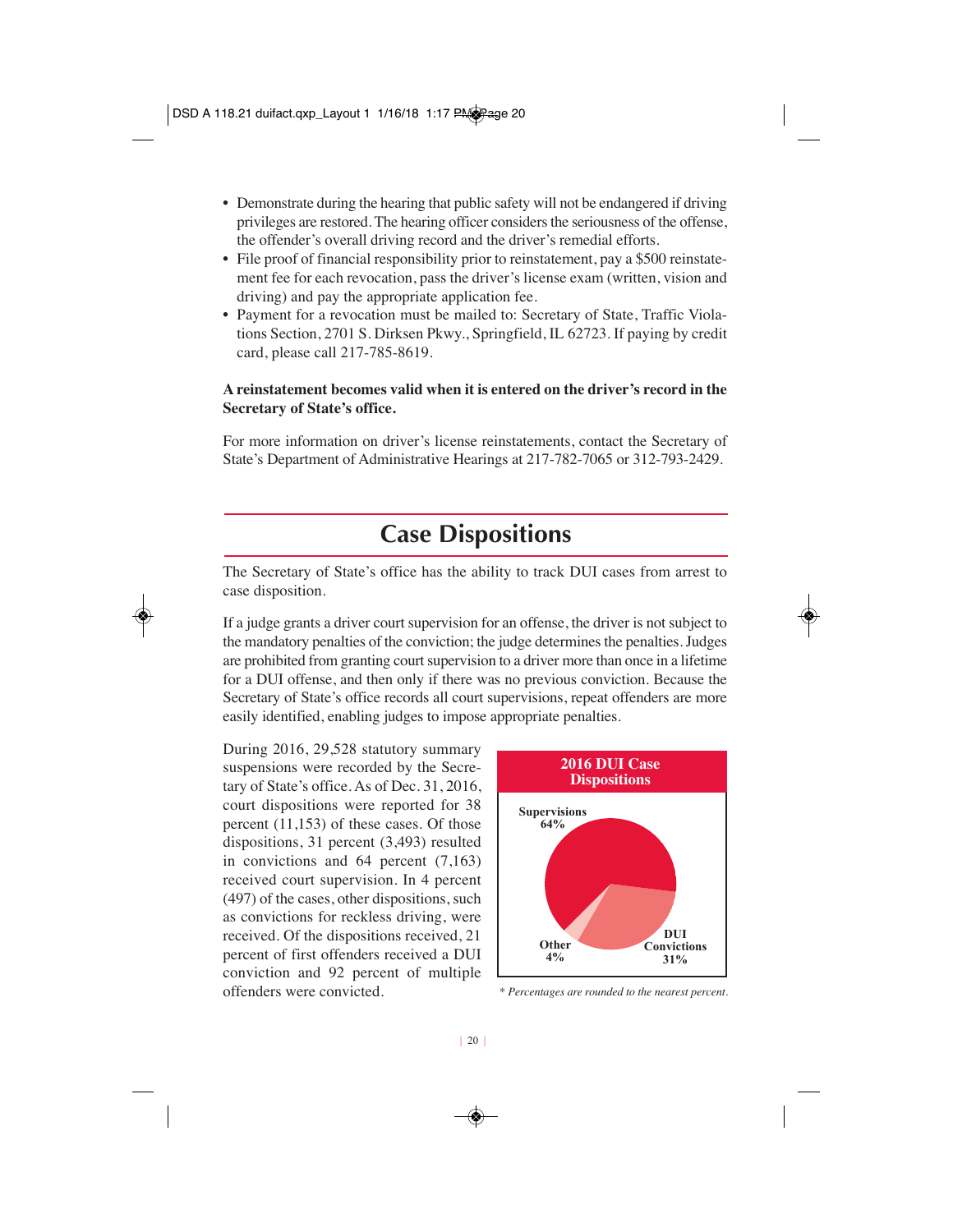# **Average Cost of a DUI Conviction in Illinois**

| <b>Item</b>                                                                                                                                   | <b>Costs</b>                                                                                                                                                          | <b>Final Cost</b> |
|-----------------------------------------------------------------------------------------------------------------------------------------------|-----------------------------------------------------------------------------------------------------------------------------------------------------------------------|-------------------|
| <b>Insurance</b>                                                                                                                              | High-risk insurance. (Additional \$2,000)<br>per year, required for three years.)                                                                                     | \$6,000           |
| <b>Legal Fees</b>                                                                                                                             | Uncontested plea and hardship driving<br>permit.                                                                                                                      | $$2,000*$         |
| <b>Court Costs</b>                                                                                                                            | Fine of up to $$2,500$ . Court costs $-$ \$750.<br>Reimbursements to law enforcement, towing<br>and storage fees $-$ \$250.                                           | \$3,500*          |
| <b>Income Loss</b>                                                                                                                            | Loss of four weeks income due to jail or<br>community service, evaluations and reme-<br>dial education classes. (Loss based on<br>average yearly income of \$55,000.) | \$4,230           |
| Remedial substance abuse class; counsel-<br><b>Rehabilitation</b><br>ing fees; evaluations for the courts and<br>Secretary of State.          |                                                                                                                                                                       | \$300             |
| <b>Driver's License</b><br><b>Reinstatement</b>                                                                                               | \$500 plus \$30 for a new license;<br>Formal hearing fee $-$ \$50.                                                                                                    |                   |
| Installation $-$ \$100; rental fee $-$ \$80 per<br>month/\$960 per year; monitoring fee $-$<br><b>BAIID</b><br>\$30 per month/\$360 per year. |                                                                                                                                                                       | \$1,420           |
|                                                                                                                                               | <b>Total Average Cost</b>                                                                                                                                             | \$18,030          |

\**These fees may vary depending on the defendant's geographic location.*

### **Additional Costs Associated with a DUI**

| Medical treatment for a crash involving injuries or fatalities. | $$100,000 +$ |
|-----------------------------------------------------------------|--------------|
| Compensatory damages awarded to crash survivors.                | $$10,000 +$  |
| In-patient substance abuse programs.                            | $$3,500 +$   |
| Legal fees for jury trials and civil proceedings.               | $$5,000 +$   |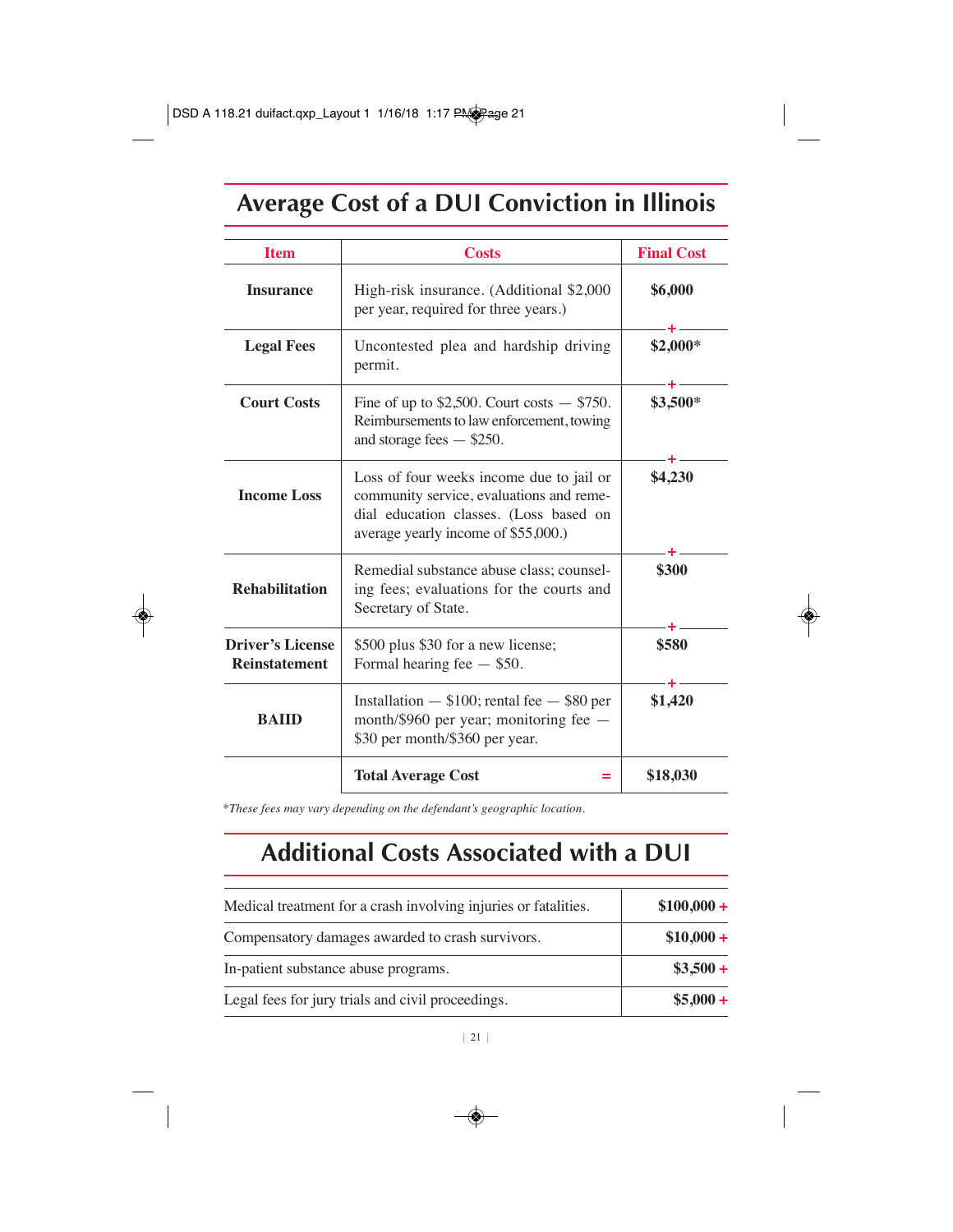### **Underage Drinking & Related Offenses**

Drivers under age 21 face a minimum two-year driver's license revocation for a first DUI conviction in addition to the penalties that apply for DUI offenders age 21 and older. The offender is not eligible for an RDP until the second year of the revocation period. Offenders under age 18 on a statutory summary suspension are not eligible for an MDDP and may be subject to remedial education and/or retesting prior to reinstatement of their driving privileges.

A person under age 21 convicted of DUI may be ordered by a judge, as a condition of probation or discharge, to participate in the Youthful Intoxicated Driver's Visitation Program. The offender will undergo a comprehensive counseling session prior to visitation to determine if the program is appropriate. If approved, the offender may be sent on a supervised visit to a location where the results of alcoholism or DUI crashes may be viewed.

From 1986 to 2016, DUI arrests have decreased for drivers under age 21. The decline can be attributed to many factors, including tougher laws for DUI and fraudulent IDs, youth DUI prevention programs, visually distinctive driver's licenses and state ID cards, and training programs, such as Operation Straight ID.

#### **Zero Tolerance**

- **First offense** Suspension of driving privileges for three months for a BAC of more than .00; suspension of driving privileges for six months for refusal to submit to or failure to complete testing.
- **Second offense** Suspension of driving privileges for one year for a BAC of more than .00; suspension of driving privileges for two years for refusal to submit to or failure to complete testing.

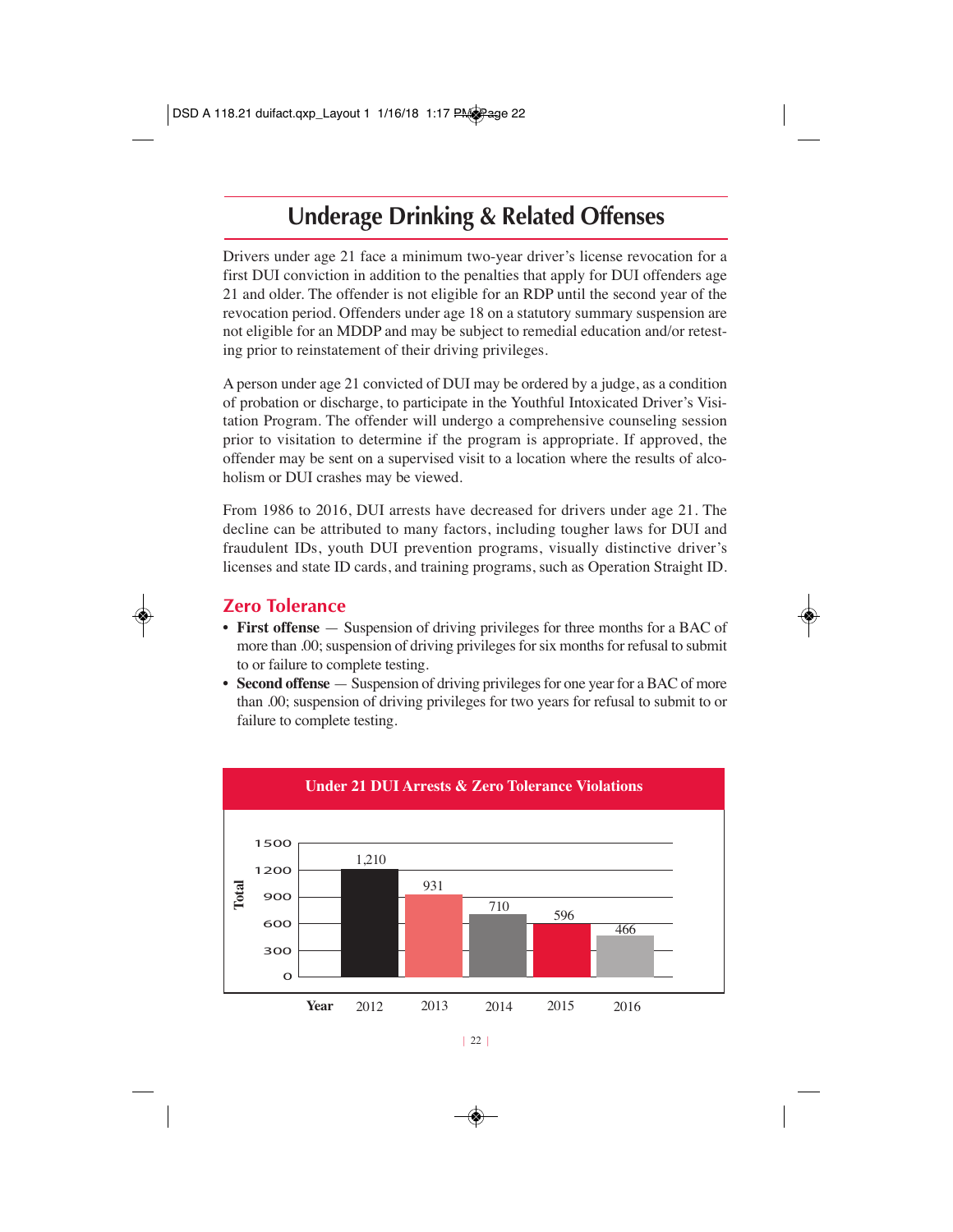During 2016, 466 drivers under age 21 were suspended for driving with a BAC of more than .00 or for refusing to submit to chemical testing. Additionally, 1,688 underage drivers were arrested for DUI and received suspensions. For a listing of arrest numbers by county, see pages 30-31.

Under the Zero Tolerance law, a police officer also may initiate a DUI arrest based on field sobriety tests or additional evidence.

### **Use of Fraudulent or Fake ID by a Person Under Age 21**

It is illegal to use a fake ID card or use the ID card of another person for the purpose of consuming alcohol. Using another person's ID card or allowing an ID card to be used by another may cause both individuals to have a suspension or revocation of driving privileges for up to one year. It may also result in a permanent criminal conviction on both individual's records and lead to later career consequences in a person's professional endeavors.

#### **Parental Responsibility**

It is illegal for parents or legal guardians to allow persons under age 21 to consume alcoholic beverages on their private property, or on any property under their control or any vehicle or water craft under their control by either allowing the consumption of alcohol or by failing to control access to the alcohol. If a death or personal injury occurs as a result of consumption, the parent or legal guardian may face criminal penalties.

### **Purchase, Possession, Receipt or Consumption of Alcohol by a Minor**

- Persons under age 21 who are convicted of violating the Liquor Control Act for the illegal purchase, possession, receipt or consumption of alcohol will have their driving privileges suspended for six months for a first conviction, 12 months for a second conviction and revocation of driving privileges for a subsequent conviction.
- Persons under age 21 who receive court supervision for violating the Liquor Control Act for the purchase, possession, receipt or consumption of alcohol will have their driving privileges suspended for three months.
- Persons under age 21 may not be charged with possession or consumption of alcohol by a minor if they requested medical assistance out of concern for another person. They must remain at the scene after contacting authorities and must cooperate fully with law enforcement, providing their full name and all relevant information pertinent to the incident.

### **Providing Alcohol to a Person Under Age 21**

• Class A misdemeanor.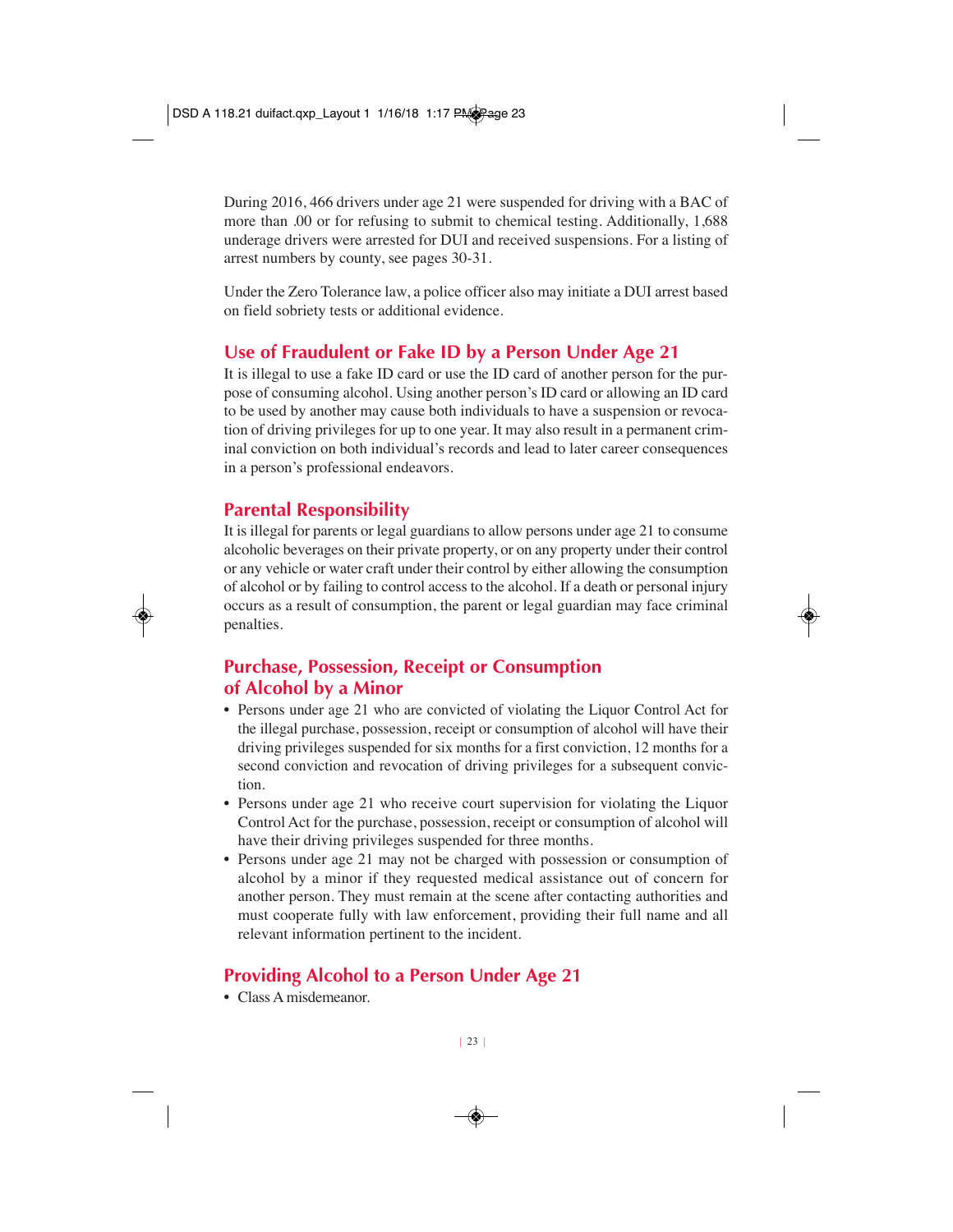### **Illegal Transportation of Alcohol**

- **First offense** Suspension of driving privileges for one year.
- **Subsequent offense while under age 21** Revocation of driving privileges for a minimum of one year.

### **Hotel/Motel Responsibility**

This offense applies to any hotel/motel employee who rents a room to a person under age 21 knowing that alcoholic beverages will be consumed there; or any person age 21 or older paying for a hotel room or facility knowing alcoholic beverages will be consumed there by individuals under age 21.

- Class A misdemeanor.
- Persons over age 21 paying for the hotel/motel room are held liable for any injuries or damage to persons or property caused by the underage drinker(s).

### **Other DUI-Related Offenses & Penalties**

### **Possession of Drugs in a Vehicle**

Illegal possession of a controlled substance or cannabis by a driver; violations must be entered in court records and reported to the Secretary of State.

- **First conviction** Suspension of driving privileges for one year.
- **Second conviction** Revocation of driving privileges.

### **Knowingly Permitting a Driver Under the Influence to Operate a Vehicle**

• Class A misdemeanor; possible imprisonment of up to one year; fines of up to \$2,500.

### **Out-of-State DUI Conviction**

If drivers are convicted of DUI in another state, the conviction will be added to their Illinois driving record and result in the revocation of driving privileges. The length of the revocation will be based upon the driver's previous Illinois driving history.

#### **DUI Involving Motorboats or Snowmobiles**

A person who is involved in a personal injury or fatal boating crash while operating or in physical control of a motorboat and is issued a citation for any offense (other than an equipment violation) is deemed to have given consent to a breath test. People who refuse, do not complete or fail chemical testing will have their driver's license suspended. The length of the suspension will be the same as those listed on page 12 under Statutory Summary Suspension/Revocation.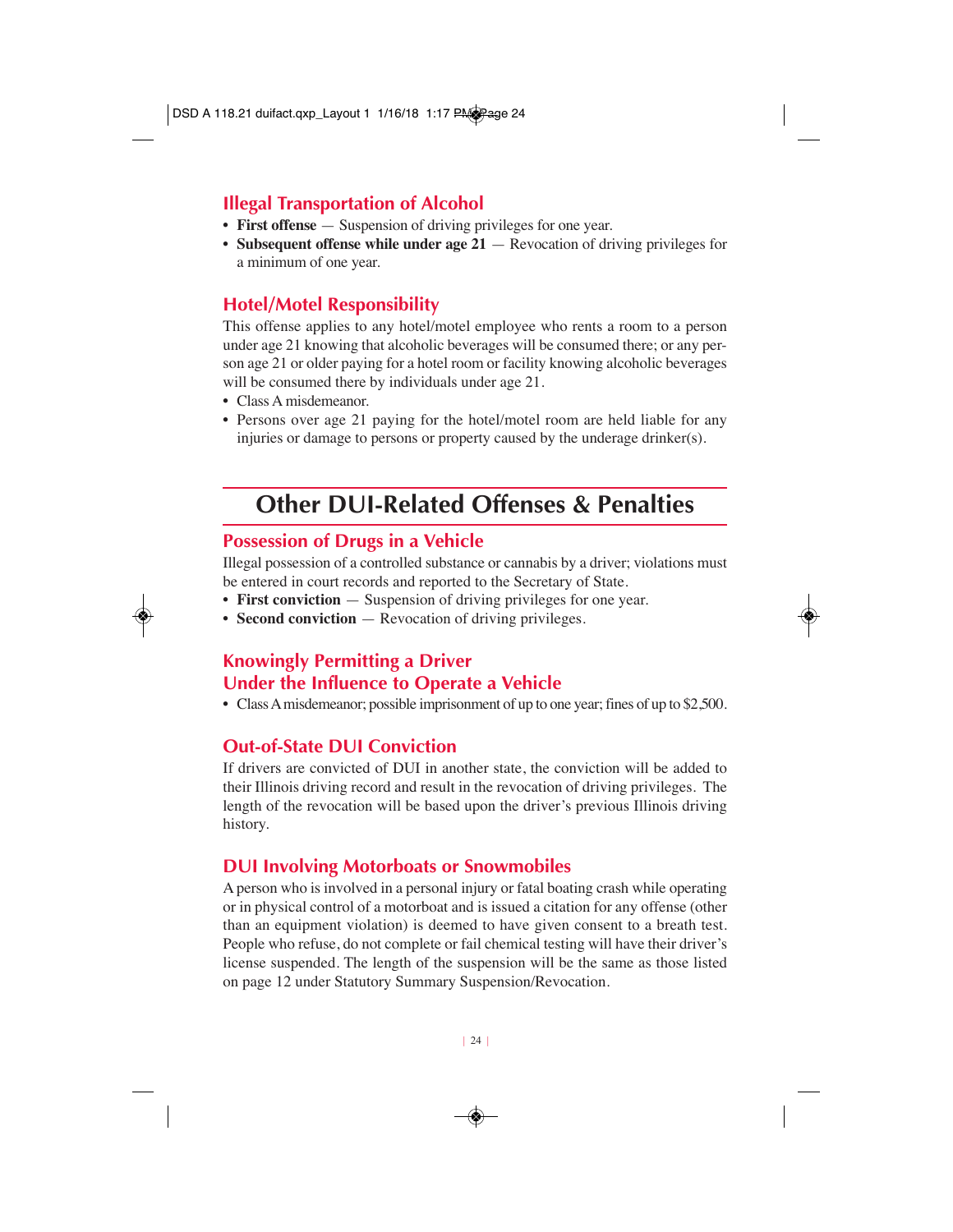A juvenile who has committed an alcohol violation or received a court supervision for an alcohol violation while operating a snowmobile or watercraft will be reported to the Secretary of State's office for appropriate action.

### **Electronic Court Monitoring of Alcohol/Drugs**

The chief judge of the circuit court of any Illinois county may order the electronic monitoring of a defendant for any alcohol or drug use following an arrest and prior to sentencing regardless of whether the defendant is charged with an alcohol/drug crime.

#### **Dram Shop**

An employee or owner of an establishment may be held liable for a crash resulting from the unlawful selling, giving or delivery of alcohol in that establishment to a minor, intoxicated person or person known to be under legal disability or in need of mental treatment.

### **Illegal Transportation/Open Container**

It is illegal to transport, carry, possess or have any alcoholic beverages or medical cannabis in the passenger compartment of a motor vehicle. Alcohol must be in the original container with the seal unbroken. Cannabis must be in a tamper-evident container and kept in an area that is inaccessible to the medical cannabis card holder. Limousines, motor homes, mini motor homes and chartered buses not hired for school purposes are exceptions to the law.

- Maximum fine of \$1,000 and points-assigned violation on driver's record.
- Suspension of driving privileges for one year or revocation for a second conviction within one year.
- If the offender is under age  $21 -$  Mandatory suspension of driving privileges for one year for first offense; mandatory revocation of driving privileges for a second offense.

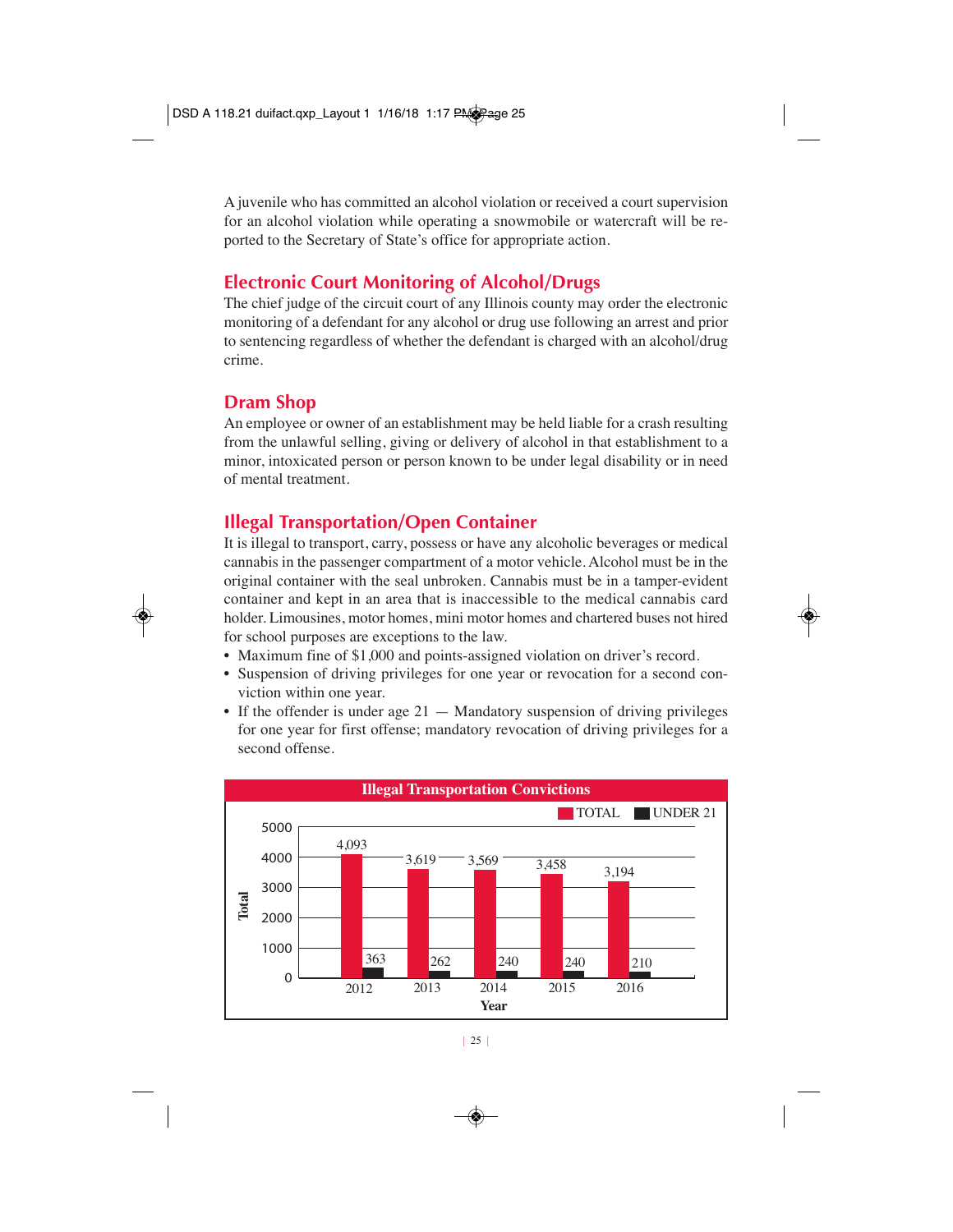#### **Fraudulent IDs and Driver's Licenses**

It is illegal to assist in obtaining or to fraudulently obtain, distribute, use or possess a fraudulent state ID card or driver's license. The Secretary of State has the authority to suspend or revoke driving privileges for up to one year without a conviction for anyone involved in the following offenses:

**Class A misdemeanors** (subsequent offenses are Class 4 felonies)

- Attempting to obtain a fraudulent driver's license.
- Allowing another person to use your driver's license or permit.
- Displaying or representing as one's own any driver's license or permit issued to someone else.
- Allowing any unlawful use of one's driver's license or permit.

**Class 4 felonies** (subsequent offenses may be Class 3 felonies)

- Possessing or assisting another in obtaining a fraudulent driver's license or permit.
- Issuing or assisting in the issuance of a fraudulent driver's license.
- Manufacturing, possessing or providing any document for the purpose of obtaining a fraudulent driver's license.
- Possessing a driver's license-making or permit-making implement.

### **Driving on a Suspended or Revoked License**

- **First conviction** Class A misdemeanor; mandatory imprisonment of 10 days in jail or 30 days of community service; fines of up to \$2,500; suspension of driving privileges for double the original suspension period or additional revocation of one year; may result in seizure or forfeiture of vehicle.
- **Second conviction** Class 4 felony; minimum 30 days in jail or 300 hours of community service; suspension of driving privileges for double the original suspension period or additional revocation of one year; may result in seizure or forfeiture of vehicle. If the original suspension or revocation was for reckless homicide, DUI, refusing a chemical test or leaving the scene of a crash involving personal injury or death, it is a Class 2 felony.
- **Third conviction** Class 4 felony; minimum 30 days in jail or 300 hours of community service; suspension of driving privileges for double the original suspension period or additional revocation of one year; may result in seizure or forfeiture of vehicle. If the original suspension or revocation was for reckless homicide, DUI, refusing a chemical test or leaving the scene of a crash involving personal injury or death, it is a Class 1 felony.
- **Fourth through ninth conviction** Class 4 felony; minimum 180 days in jail; suspension of driving privileges for double the original suspension period or additional revocation of one year; may result in seizure or forfeiture of vehicle. If the original suspension or revocation was for a reckless homicide, DUI, refusing a chemical test or leaving the scene of a crash involving personal injury or death, it is a Class 1 felony.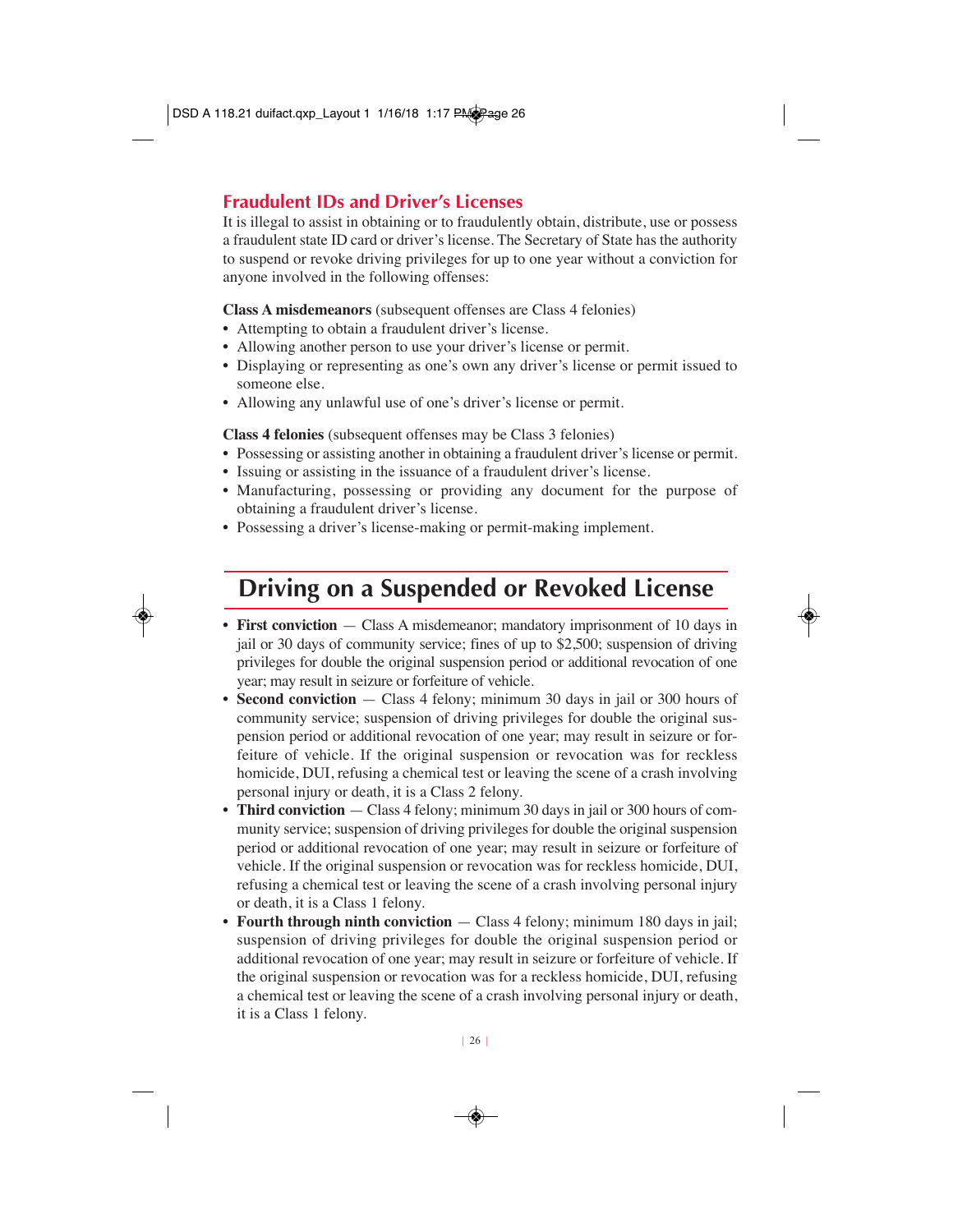- **10th through 14th conviction** Class 3 felony; not eligible for probation or conditional discharge; suspension of driving privileges for double the original suspension period or additional revocation of one year; may result in seizure or forfeiture of vehicle.
- **15th or subsequent conviction** Class 2 felony; not eligible for probation or conditional discharge; suspension of driving privileges for double the original suspension period or additional revocation of one year; may result in seizure or forfeiture of vehicle.

### **Victims' Rights**

Illinois recognizes DUI as a violent crime; therefore, victims of DUI are recognized as victims of violent crimes. Victims' rights are protected by statute and guaranteed by the Illinois Crime Victims' Rights Constitutional Amendment.

### **Victims of DUI have the right to:**

- Be treated with fairness and respected for their dignity and privacy and to be free from harassment, intimidation and abuse throughout the criminal justice process.
- A notice and to a hearing before a court ruling on a request to access any of their records, information or communications that are privileged or confidential by law.
- Be notified in a timely manner of all court proceedings.
- Communicate with the prosecution.
- Be heard at any post-arraignment court proceeding in which their right is at issue and any court proceeding involving a post-arraignment release decision, plea or sentencing.
- Be notified of the conviction, sentence, imprisonment and release of the accused.
- Timely disposition of the case following the arrest of the accused.
- Be reasonably protected from the accused through the criminal justice process.
- Be present at the trial and all the court proceedings on the same basis as the accused, unless they are to testify and the court determines that their testimony would be materially affected if they hear other testimony at the trial.
- Have present at all court proceedings, subject to the rules of evidence, an advocate and other support person of their choice.
- Restitution.

**Secretary of State Jesse White will notify a DUI-related crash victim(s) and their family of an offender's driver's license hearing if requested. To make a request, send a letter to: Secretary of State, Director of Administrative Hearings, 291 Howlett Building, Springfield, IL 62756.**

*This request is separate from any court notification or victim impact statement.*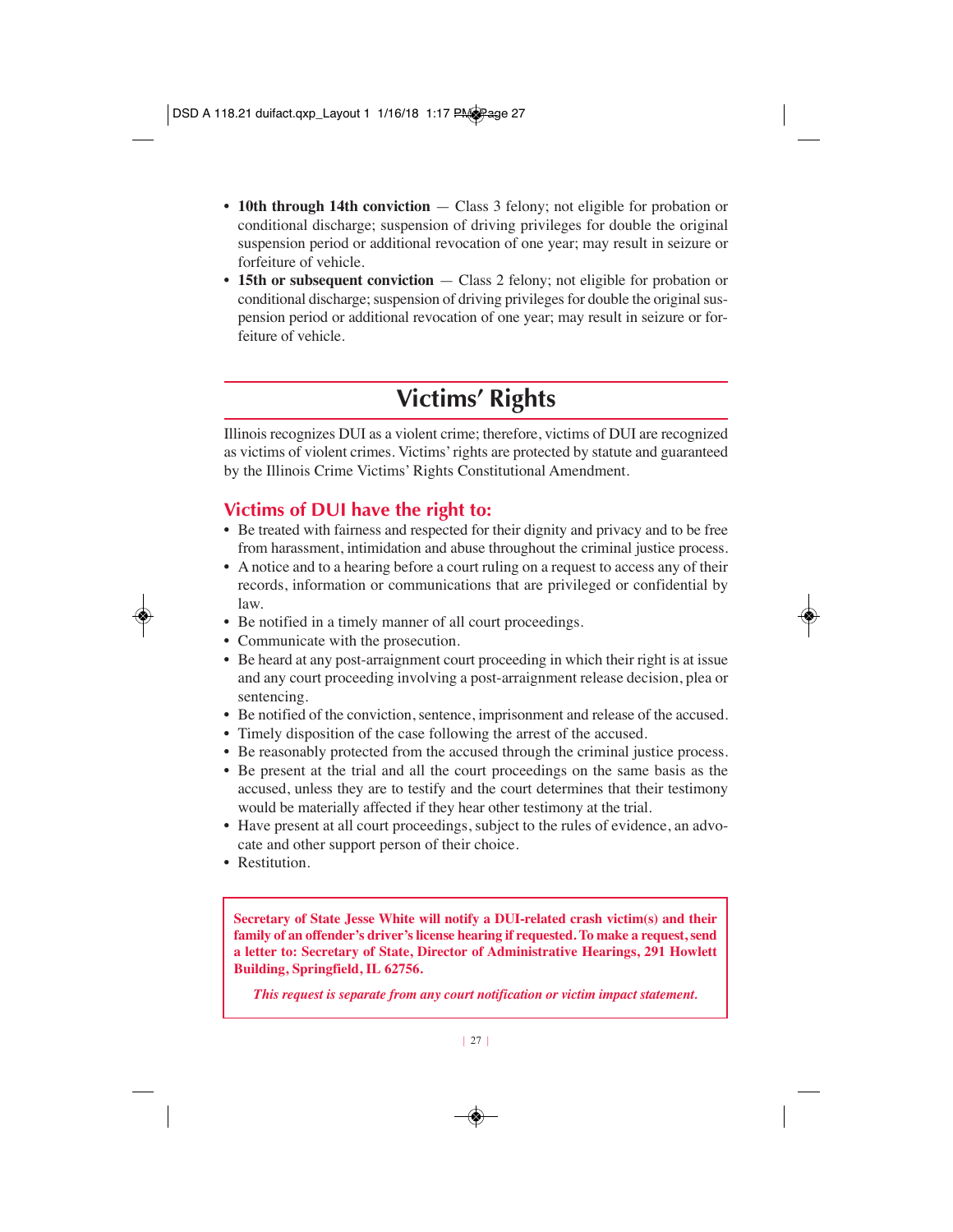### **Reporting of Injured Impaired Drivers**

Illinois law requires emergency medical personnel to report to law enforcement agencies, if requested, the results of blood or urine tests performed to determine the content of alcohol and/or drugs of an individual receiving emergency medical treatment as the result of a motor vehicle crash. This law has proven to be an important tool in the fight against drunk driving.

Emergency room physicians and nurses are in a unique position to identify injured impaired drivers because of their access to hospital test results. By bringing the injured impaired driver to the attention of law enforcement, these medical professionals increase the likelihood that the driver will receive alcohol and/or drug evaluations and treatment because of legal or administrative requirements.

Under the law, the reporting of test result information does not violate physicianpatient confidentiality. In addition, no one will be held liable for civil damages or receive professional discipline for making a report.

### **Secretary of State DUI Programs**

The Secretary of State's office offers a variety of DUI programs for adults, high schools and middle schools.

The Secretary of State's office also offers the **Operation Straight ID** program for law enforcement and owners/employers of liquor stores and establishments were alcohol is served. This program offers training on identifying fraudulent and fictitious driver's license and ID cards. For more information about this program, call 800-596-2522.

The highest percentage of drivers with BACs of .08 or higher is for drivers 21-24 years old (28%).

*— National Highway Traffic Safety Administration*

**HAC**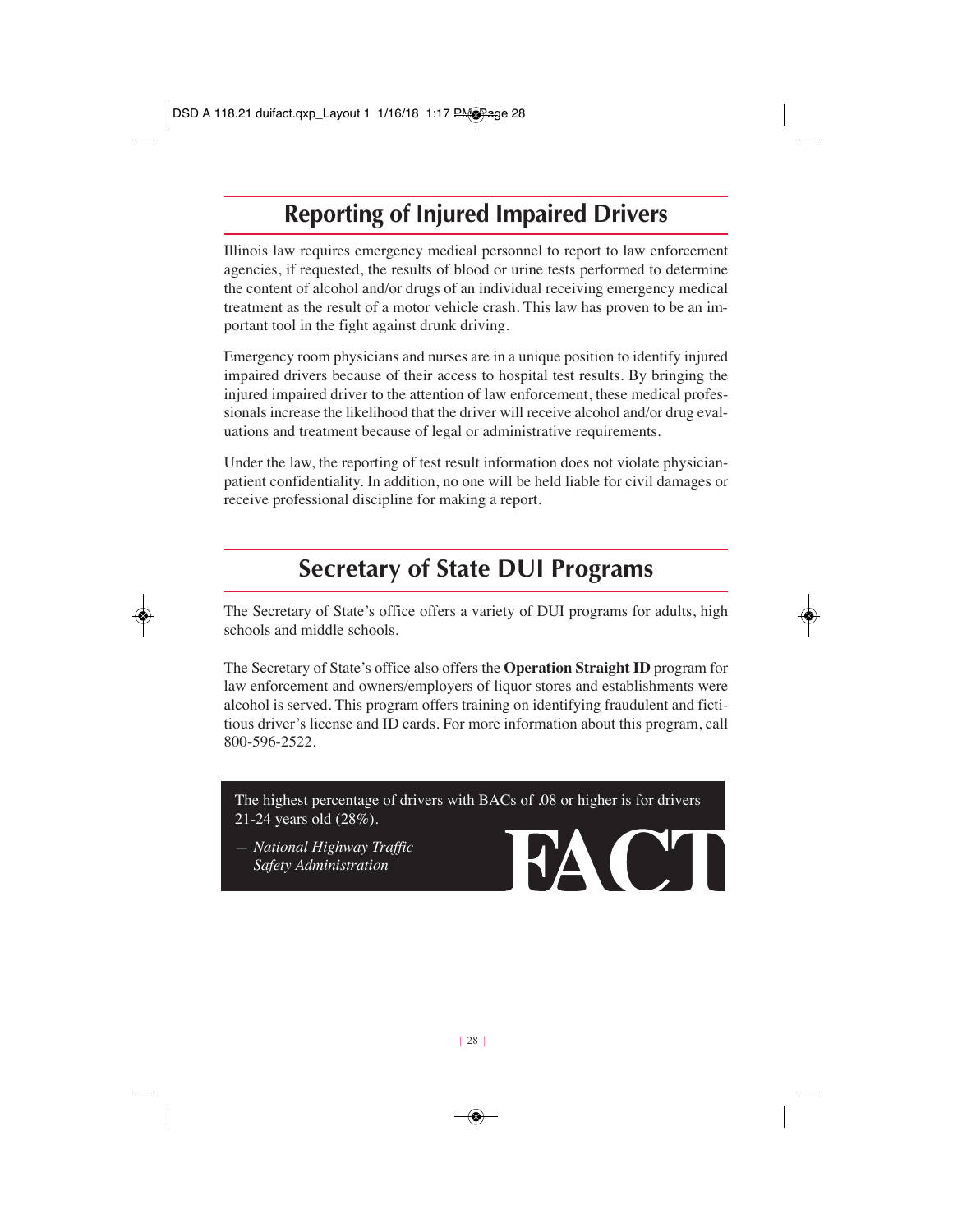### **DUI Penalty Chart**

### **Class A misdemeanor**

• Possible imprisonment of up to 1 year; fines of up to \$2,500.

### **Class 4 felony**

- Possible imprisonment of 1-3 years; fines of up to \$25,000.
- Aggravated DUI involving injury — Possible imprisonment of 1-12 years; fines of up to \$25,000.

### **Class 3 felony**

• Possible imprisonment of 2-5 years; fines of up to \$25,000.

#### **Class 2 felony**

- DUI Possible imprisonment of 3-7 years; fines of up to \$25,000.
- Aggravated DUI with 1 death  $-$ Possible imprisonment of 3-14 years; fines of up to \$25,000.
- Aggravated DUI with multiple deaths — Possible imprisonment of 6-28 years; fines of up to \$25,000.

### **Class 1 felony**

• Possible imprisonment of 4-15 years; fines of up to \$25,000.

### **Class X felony**

• Imprisonment of 6-30 years; fines of up to \$25,000.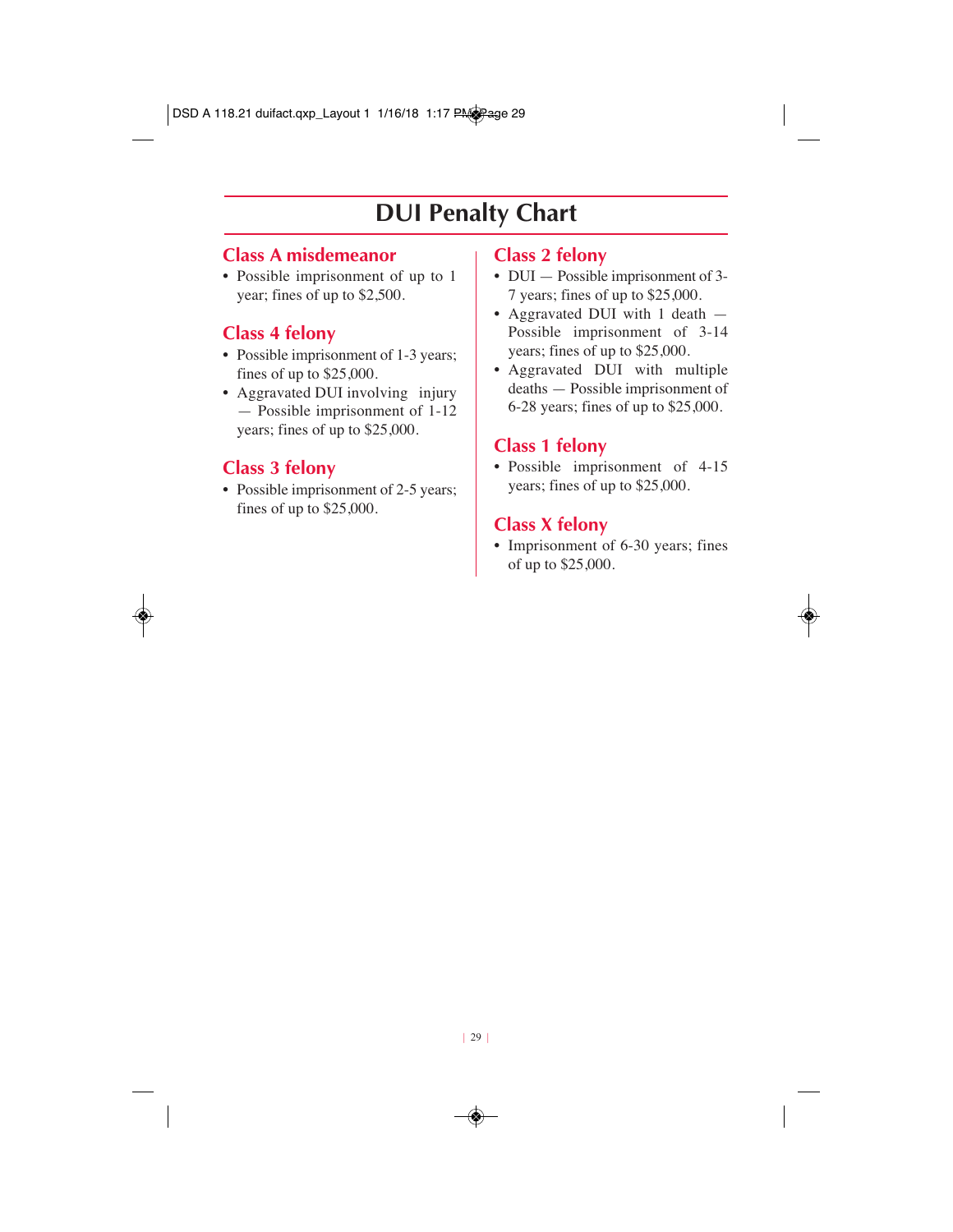## **Zero Tolerance Violations by County (2014-2016)**

| <b>County</b>                  | 2014                 | 2015                 | 2016                 | <b>County</b>      | 2014              | 2015                | 2016                           |
|--------------------------------|----------------------|----------------------|----------------------|--------------------|-------------------|---------------------|--------------------------------|
| <b>Adams</b>                   | 3                    | $\overline{c}$       | $\mathbf{1}$         | Jefferson          | 3                 | 3                   | $\overline{0}$                 |
| Alexander                      | $\overline{3}$       | $\overline{0}$       | $\overline{0}$       | <b>Jersey</b>      | $\overline{2}$    | $\overline{2}$      | $\overline{0}$                 |
| Bond                           | $\overline{0}$       | $\mathbf{1}$         | $\boldsymbol{0}$     | Jo Daviess         | 5                 | $\overline{4}$      | 2                              |
| Boone                          | 9                    | 8                    | $\overline{4}$       | Johnson            | $\overline{2}$    | $\overline{c}$      | $\mathbf{1}$                   |
| <b>Brown</b>                   | $\mathbf{1}$         | $\overline{0}$       | $\overline{0}$       | Kane               | 25                | 18                  | 18                             |
| <b>Bureau</b>                  | $\overline{2}$       | $\overline{c}$       | $\overline{0}$       | Kankakee           | $\overline{4}$    | 3                   | $\overline{2}$                 |
| Calhoun                        | $\overline{0}$       | $\mathbf{1}$         | $\boldsymbol{0}$     | Kendall            | 6                 | $\overline{4}$      | 6                              |
| Carroll                        | $\overline{0}$       | $\overline{0}$       | $\mathbf{1}$         | Knox               | 11                | $\overline{2}$      | $\mathbf{1}$                   |
| Cass                           | $\mathbf{1}$         | $\overline{2}$       | $\overline{2}$       | Lake               | 36                | 38                  | 19                             |
| Champaign                      | 8                    | $\overline{3}$       | $\overline{7}$       | LaSalle            | 15                | 10                  | $\overline{7}$                 |
| Christian                      | 7                    | 6                    | $\overline{4}$       | Lawrence           | $\overline{c}$    | $\overline{0}$      | $\mathbf{1}$                   |
| Clark                          | $\overline{4}$       | $\theta$             | $\overline{c}$       | Lee                | $\overline{4}$    | $\overline{4}$      | 6                              |
| Clay                           | $\mathbf{1}$         | $\mathbf{0}$         | $\overline{2}$       | Livingston         | 6                 | $\overline{c}$      | 6                              |
| Clinton                        | 6                    | $\mathbf{1}$         | $\overline{4}$       | Logan              | $\overline{4}$    | $\overline{2}$      | 6                              |
| Coles                          | 6                    | $\overline{0}$       | 3                    | McDonough          | 8                 | $\overline{4}$      | 3                              |
| Cook                           |                      |                      |                      | McHenry            | 13                | 12                  | 23                             |
| $-Dist1$                       | 17                   | 11                   | 13                   | McLean             | 23                | 23                  | 15                             |
| $-Dist$ 2                      | 26                   | 23                   | 13                   | Macon              | 6                 | 12                  | 5                              |
| $-Dist$ 3                      | 29                   | 40                   | 24                   | Macoupin           | 6                 | 5                   | 11                             |
| $-Dist4$                       | 21                   | 18                   | 11                   | Madison            | 13                | 17                  | 6                              |
| $-Dist 5$                      | 37                   | 21                   | 21                   | <b>Marion</b>      | $\overline{4}$    | $\overline{2}$      | $\mathbf{1}$                   |
| $-Dist 6$                      | 14                   | 14                   | 14                   | Marshall           | $\overline{0}$    | $\mathbf{1}$        | $\overline{2}$                 |
| Crawford                       | $\mathbf{0}$         | $\mathbf{1}$         | $\overline{0}$       | Mason              | 3                 | $\mathfrak{2}$      | $\overline{0}$                 |
| Cumberland                     | $\mathbf{1}$         | $\mathbf{1}$         | $\theta$             | Massac             | 3                 | 3                   | $\overline{0}$                 |
| <b>DeKalb</b><br><b>DeWitt</b> | 14<br>$\overline{2}$ | 14<br>$\overline{0}$ | 10<br>$\overline{0}$ | Menard<br>Mercer   | 3<br>$\mathbf{1}$ | 3<br>$\overline{0}$ | $\mathbf{1}$<br>$\overline{2}$ |
|                                | $\mathbf{1}$         | $\overline{c}$       | $\overline{0}$       | Monroe             | 7                 | $\overline{c}$      | $\mathbf{1}$                   |
| Douglas<br>DuPage              | 56                   | 47                   | 41                   | Montgomery         | $\mathbf{1}$      | $\mathbf{1}$        | $\overline{4}$                 |
| Edgar                          | $\overline{0}$       | $\mathbf{1}$         | $\boldsymbol{0}$     | Morgan             | $\mathbf{1}$      | 5                   | $\overline{c}$                 |
| Edwards                        | $\overline{0}$       | $\overline{0}$       | $\mathbf{1}$         | Moultrie           | $\overline{4}$    | $\overline{2}$      | $\overline{1}$                 |
| Effingham                      | 6                    | 3                    | 3                    | Ogle               | 5                 | 6                   | 6                              |
| Fayette                        | $\mathbf{1}$         | 6                    | $\boldsymbol{0}$     | Peoria             | 7                 | $\overline{4}$      | $\boldsymbol{0}$               |
| Ford                           | $\mathbf{1}$         | $\overline{0}$       | $\overline{0}$       | Perry              | 9                 | 3                   | $\overline{2}$                 |
| Franklin                       | 6                    | 5                    | 6                    | Piatt              | $\overline{0}$    | $\mathbf{1}$        | $\mathbf{1}$                   |
| Fulton                         | $\overline{2}$       | $\overline{c}$       | 1                    | Pike               | $\mathbf{1}$      | $\mathfrak{2}$      | $\mathbf{1}$                   |
| Gallatin                       | $\mathbf{1}$         | 3                    | $\mathbf{1}$         | Pope               | $\overline{0}$    | $\mathbf{1}$        | $\mathbf{1}$                   |
| Greene                         | $\overline{0}$       | $\mathbf{1}$         | $\overline{c}$       | Pulaski            | $\overline{0}$    | $\overline{0}$      | $\overline{0}$                 |
| Grundy                         | $\overline{3}$       | 5                    | 6                    | Putnam             | $\mathbf{1}$      | $\mathbf{1}$        | $\mathbf{1}$                   |
| Hamilton                       | $\mathbf{1}$         | $\overline{c}$       | $\boldsymbol{0}$     | Randolph           | $\overline{4}$    | $\overline{4}$      | $\mathbf{1}$                   |
| Hancock                        | $\overline{4}$       | $\mathbf{1}$         | 3                    | Richland           | 6                 | 3                   | $\overline{0}$                 |
| Hardin                         | $\overline{0}$       | $\overline{0}$       | $\overline{0}$       | <b>Rock Island</b> | 13                | 12                  | 6                              |
| Henderson                      | $\mathbf{1}$         | $\overline{2}$       | $\overline{0}$       | St. Clair          | 18                | 12                  | 10                             |
| Henry                          | $\overline{c}$       | $\mathbf{1}$         | $\overline{c}$       | Saline             | $\overline{0}$    | $\overline{0}$      | $\mathbf{1}$                   |
| Iroquois                       | $\overline{0}$       | $\overline{4}$       | $\mathbf{1}$         | Sangamon           | 20                | 14                  | 6                              |
| <b>Jackson</b>                 | 5                    | 5                    | $\overline{2}$       | Schuyler           | 3                 | $\overline{c}$      | $\overline{0}$                 |
| Jasper                         | $\overline{1}$       | $\overline{1}$       | 3                    | Scott              | $\overline{1}$    | $\overline{1}$      | $\overline{0}$                 |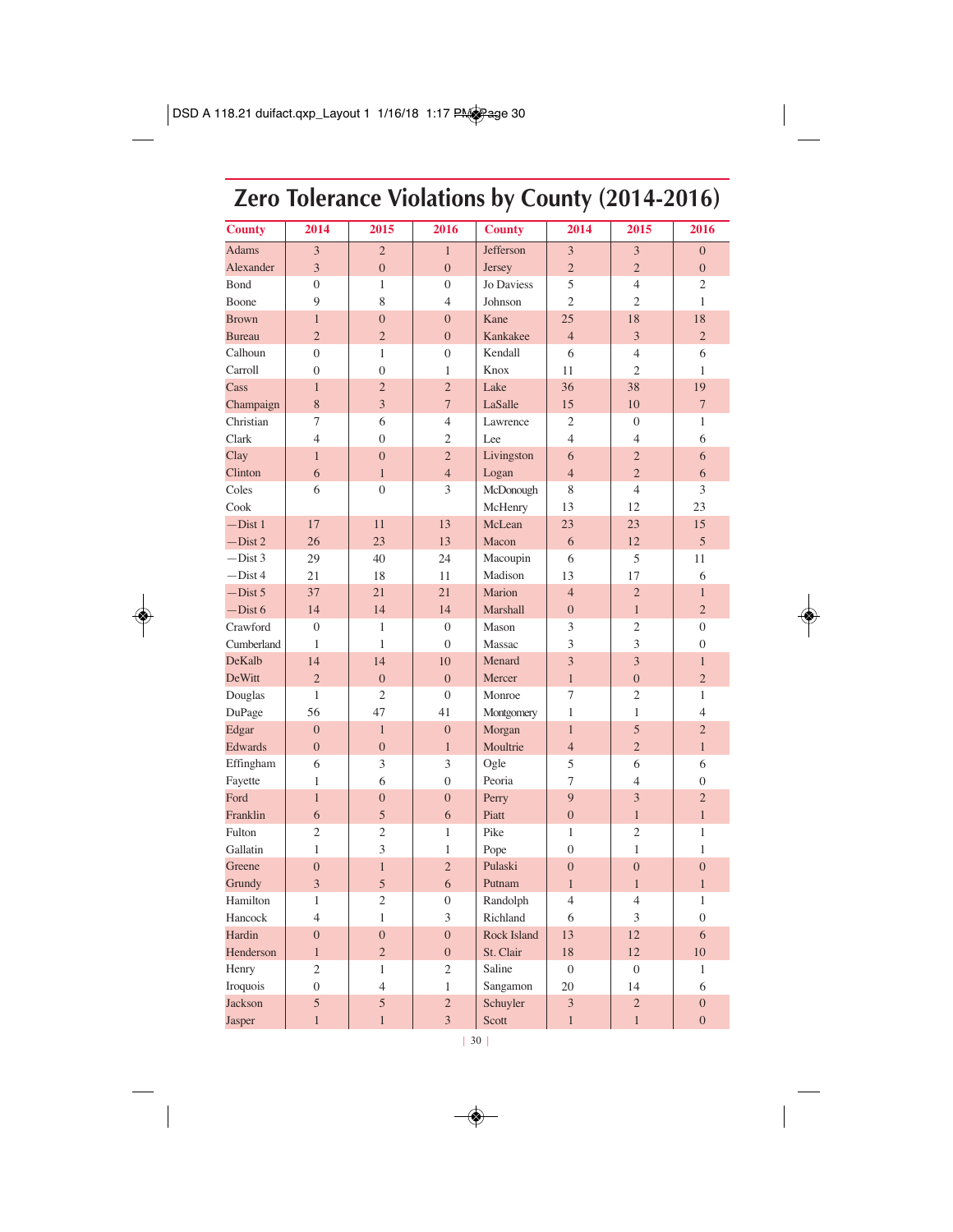#### **Zero Tolerance Violations (continued)**

| <b>County</b> | 2014           | 2015           | 2016           | <b>County</b> | 2014     | 2015     | 2016           |
|---------------|----------------|----------------|----------------|---------------|----------|----------|----------------|
| Shelby        |                | $\mathbf{0}$   | $\Omega$       | Washington    | $\Omega$ | 3        | $\overline{0}$ |
| <b>Stark</b>  |                | $\overline{0}$ | $\Omega$       | Wayne         |          | 3        | $\overline{4}$ |
| Stephenson    |                | 2              |                | White         | 3        | $\Omega$ |                |
| Tazewell      | 6              | 5              | $\overline{4}$ | Whiteside     | 6        |          |                |
| Union         | 3              |                | 3              | Will          | 42       | 41       | 29             |
| Vermilion     |                | $\overline{2}$ | 3              | Williamson    | 12       | 8        | 8              |
| Wabash        | $\overline{4}$ | $\overline{c}$ |                | Winnebago     | 9        | 8        |                |
| Warren        |                | $\Omega$       |                | Woodford      |          | 2        |                |
|               |                |                |                | Cook          | 144      | 127      | 96             |
|               |                |                |                | Downstate     | 566      | 469      | 370            |

Statewide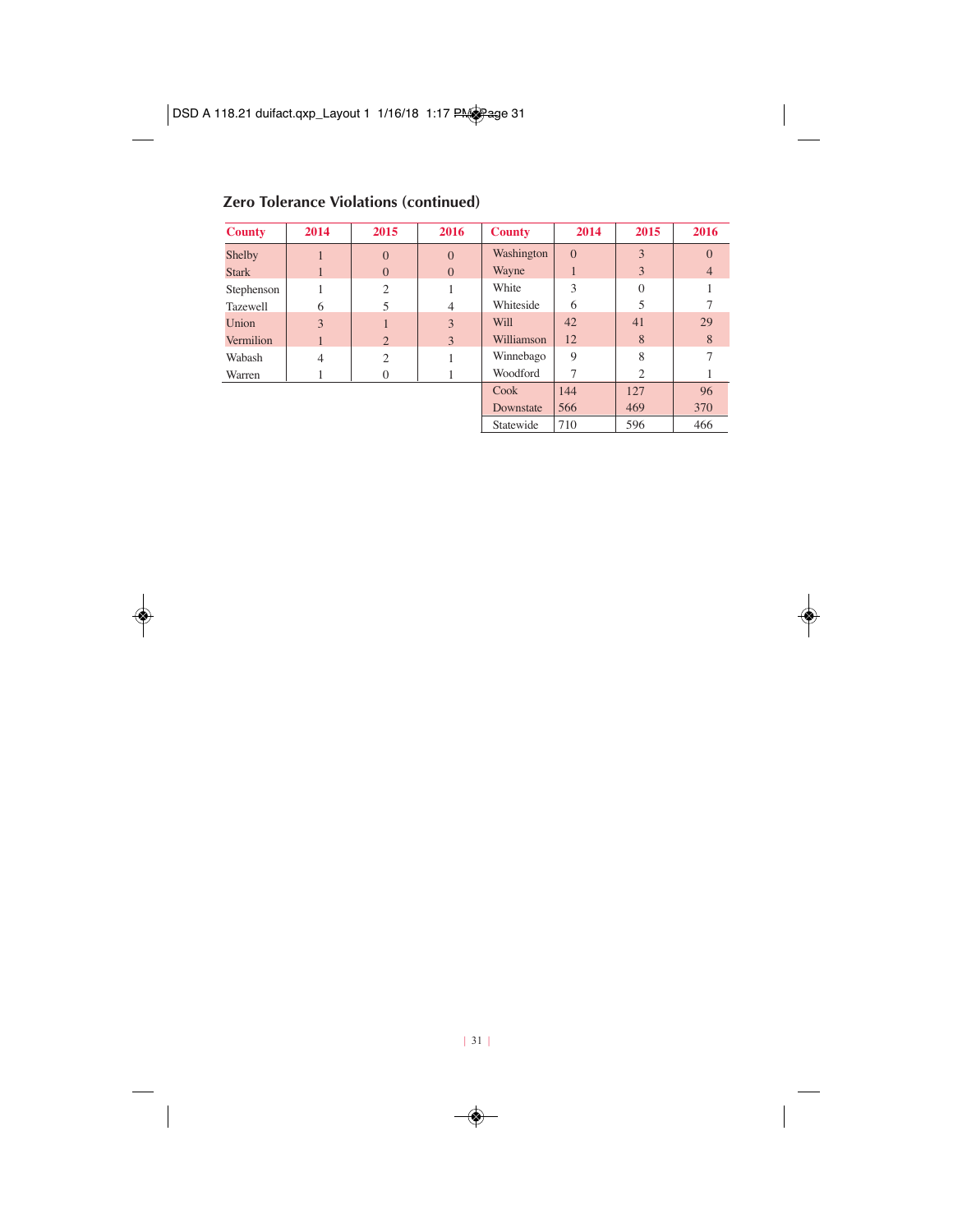# **Drivers Arrested for DUI by County (2014-2016)**

| <b>COUNTY</b> | 2014           | 2015                    | 2016            |
|---------------|----------------|-------------------------|-----------------|
| <b>Adams</b>  | 158            | 154                     | 136             |
| Alexander     | 30             | 47                      | 21              |
| Bond          | 30             | 38                      | $\overline{21}$ |
| Boone         | 258            | 259                     | 225             |
| <b>Brown</b>  | $\overline{7}$ | 13                      | 15              |
| <b>Bureau</b> | 41             | 71                      | 54              |
| Calhoun       | 12             | $\overline{\mathbf{3}}$ | $\overline{4}$  |
| Carroll       | 54             | 46                      | 42              |
| Cass          | 59             | 36                      | 27              |
| Champaign     | 540            | 500                     | 406             |
| Christian     | 69             | 75                      | 51              |
| Clark         | 69             | 41                      | 63              |
| Clay          | 35             | 28                      | 22              |
| Clinton       | 74             | 67                      | 71              |
| Coles         | 212            | 173                     | 188             |
| Cook          |                |                         |                 |
| $-Dist1$      | 3,548          | 3,648                   | 3,210           |
| $-Dist 2$     | 869            | 712                     | 741             |
| $-Dist$ 3     | 1,622          | 1,534                   | 1,332           |
| $-Dist$ 4     | 1,351          | 1,256                   | 1,065           |
| $-Dist 5$     | 1,274          | 1,311                   | 1,150           |
| $-Dist 6$     | 1,055          | 958                     | 948             |
| Crawford      | 75             | 63                      | 61              |
| Cumberland    | 34             | 53                      | 32              |
| DeKalb        | 486            | 463                     | 404             |
| DeWitt        | 53             | 45                      | 60              |
| Douglas       | 57             | 69                      | 63              |
| DuPage        | 2,912          | 2,935                   | 2,850           |
| Edgar         | 36             | 44                      | 37              |
| Edwards       | 12             | 19                      | 12              |
| Effingham     | 170            | 176                     | 142             |
| Fayette       | 72             | 95                      | 72              |
| Ford          | 42             | 37                      | 38              |
| Franklin      | 134            | 137                     | 118             |
| Fulton        | 135            | 109                     | 103             |
| Gallatin      | 15             | 23                      | 28              |
| Greene        | 33             | 37                      | 63              |
| Grundy        | 173            | 235                     | 220             |
| Hamilton      | 37             | 28                      | 18              |
| Hancock       | 53             | 65                      | 65              |
| Hardin        | $\overline{4}$ | 12                      | 14              |
| Henderson     | 85             | 135                     | 94              |
| Henry         | 121            | 137                     | 108             |
| Iroquois      | 37             | 68                      | 70              |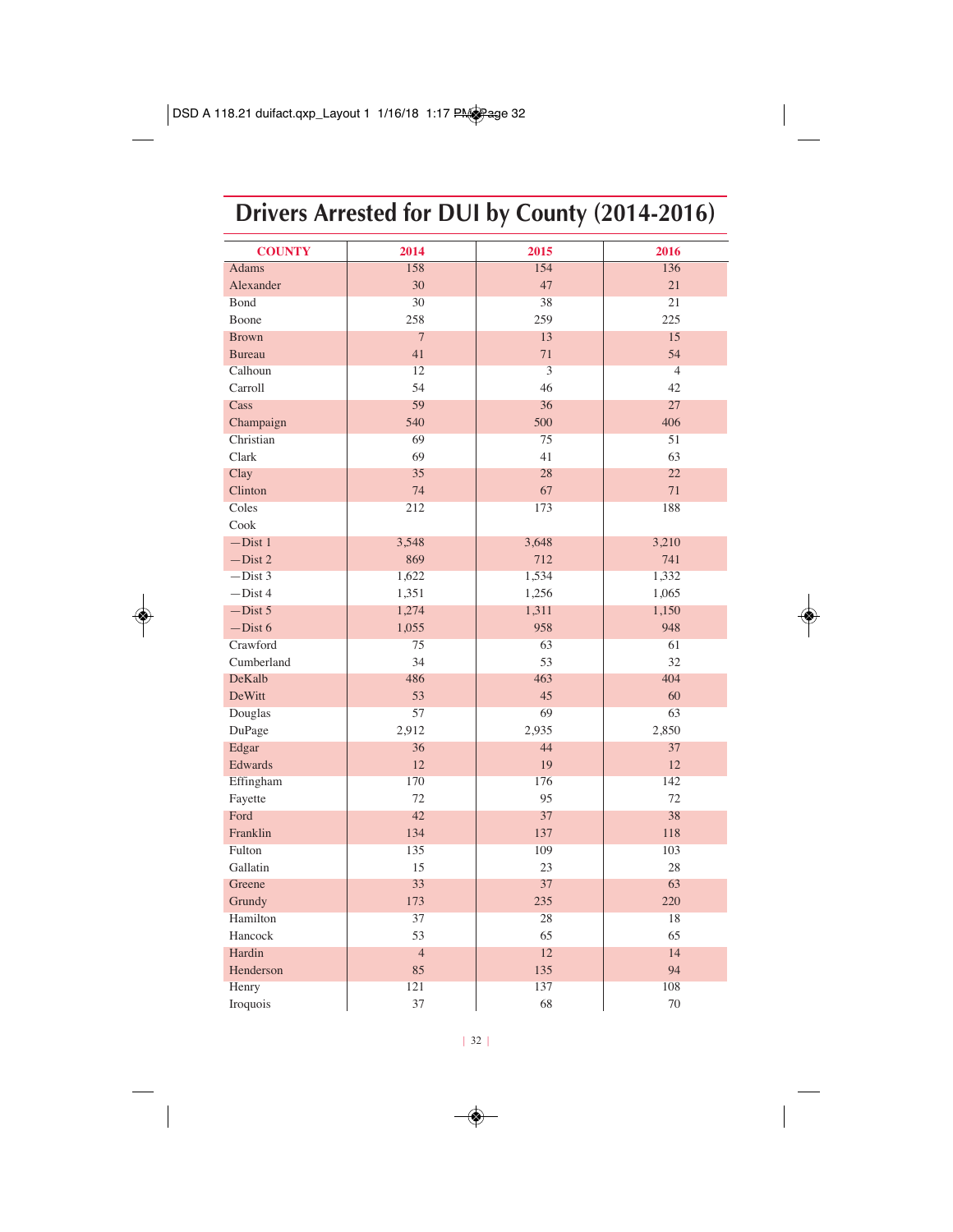#### **Drivers Arrested for DUI (continued)**

| <b>COUNTY</b>     | 2014  | 2015  | 2016  |
|-------------------|-------|-------|-------|
| Jackson           | 251   | 223   | 221   |
| Jasper            | 23    | 37    | 40    |
| Jefferson         | 126   | 119   | 123   |
| Jersey            | 69    | 67    | 73    |
| <b>Jo Daviess</b> | 77    | 64    | 87    |
| Johnson           | 28    | 31    | 36    |
| Kane              | 1,051 | 1,089 | 1,147 |
| Kankakee          | 279   | 311   | 205   |
| Kendall           | 199   | 192   | 168   |
| Knox              | 155   | 148   | 157   |
| Lake              | 2,227 | 2,225 | 1,792 |
| LaSalle           | 454   | 427   | 413   |
| Lawrence          | 48    | 43    | 29    |
| Lee               | 117   | 110   | 143   |
| Livingston        | 121   | 142   | 96    |
| Logan             | 55    | 81    | 60    |
| McDonough         | 198   | 167   | 105   |
| McHenry           | 782   | 719   | 780   |
| McLean            | 683   | 658   | 724   |
| Macon             | 545   | 487   | 498   |
| Macoupin          | 141   | 168   | 162   |
| Madison           | 727   | 703   | 724   |
| Marion            | 127   | 113   | 113   |
| Marshall          | 22    | 24    | 31    |
| Mason             | 13    | 32    | 31    |
| Massac            | 53    | 59    | 41    |
| Menard            | 36    | 27    | 33    |
| Mercer            | 33    | 37    | 39    |
| Monroe            | 111   | 109   | 96    |
| Montgomery        | 78    | 83    | 80    |
| Morgan            | 71    | 65    | 57    |
| Moultrie          | 40    | 52    | 27    |
| Ogle              | 118   | 137   | 134   |
| Peoria            | 462   | 484   | 368   |
| Perry             | 61    | 61    | 75    |
| Piatt             | 55    | 43    | 45    |
| Pike              | 38    | 51    | 37    |
| Pope              | 8     | 17    | 14    |
| Pulaski           | 13    | 35    | 27    |
| Putnam            | 11    | 16    | 10    |
| Randolph          | 47    | 53    | 44    |
| Richland          | 67    | 72    | 58    |
| Rock Island       | 655   | 629   | 598   |
| St. Clair         | 931   | 863   | 717   |
| Saline            | 43    | 37    | 33    |
| Sangamon          | 910   | 75    | 655   |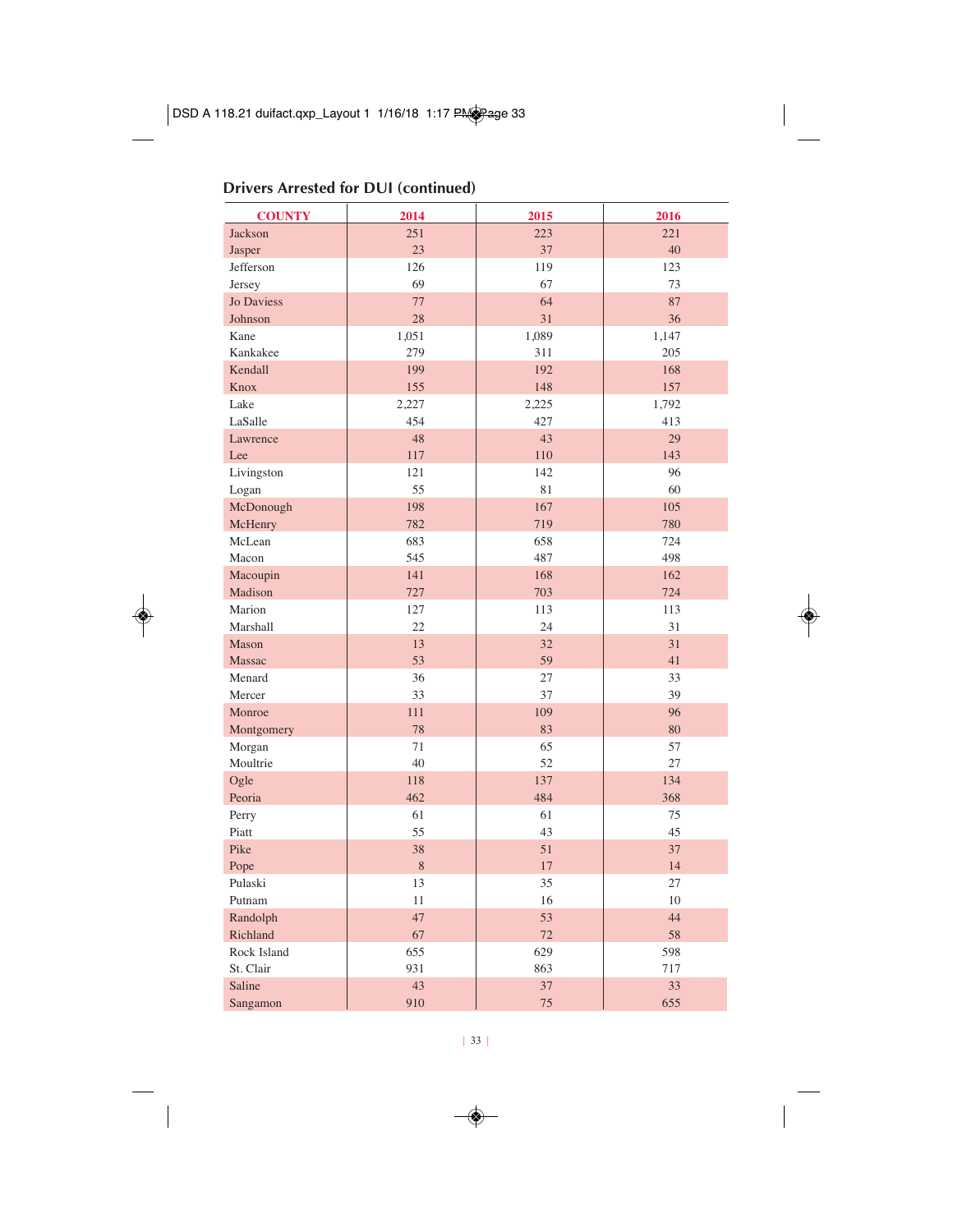#### **Drivers Arrested for DUI (continued)**

| <b>COUNTY</b> | 2014           | 2015   | 2016   |
|---------------|----------------|--------|--------|
| Schuyler      | 41             | 22     | 24     |
| Scott         | $\overline{7}$ | 14     | 8      |
| Shelby        | 44             | 50     | 37     |
| <b>Stark</b>  | 12             | 10     | 6      |
| Stephenson    | 116            | 102    | 131    |
| Tazewell      | 645            | 560    | 504    |
| Union         | 62             | 62     | 36     |
| Vermilion     | 134            | 138    | 114    |
| Wabash        | 64             | 62     | 31     |
| Warren        | 50             | 49     | 101    |
| Washington    | 25             | 38     | 36     |
| Wayne         | 45             | 38     | 52     |
| White         | 51             | 37     | 40     |
| Whiteside     | 185            | 191    | 148    |
| Will          | 1,429          | 1,532  | 1,382  |
| Williamson    | 251            | 202    | 164    |
| Winnebago     | 1,071          | 1,058  | 1,035  |
| Woodford      | 88             | 96     | 69     |
| Cook          | 9,719          | 9,419  | 8,446  |
| Downstate     | 23,103         | 22,866 | 21,082 |
| Statewide     | 32,822         | 32,285 | 29,528 |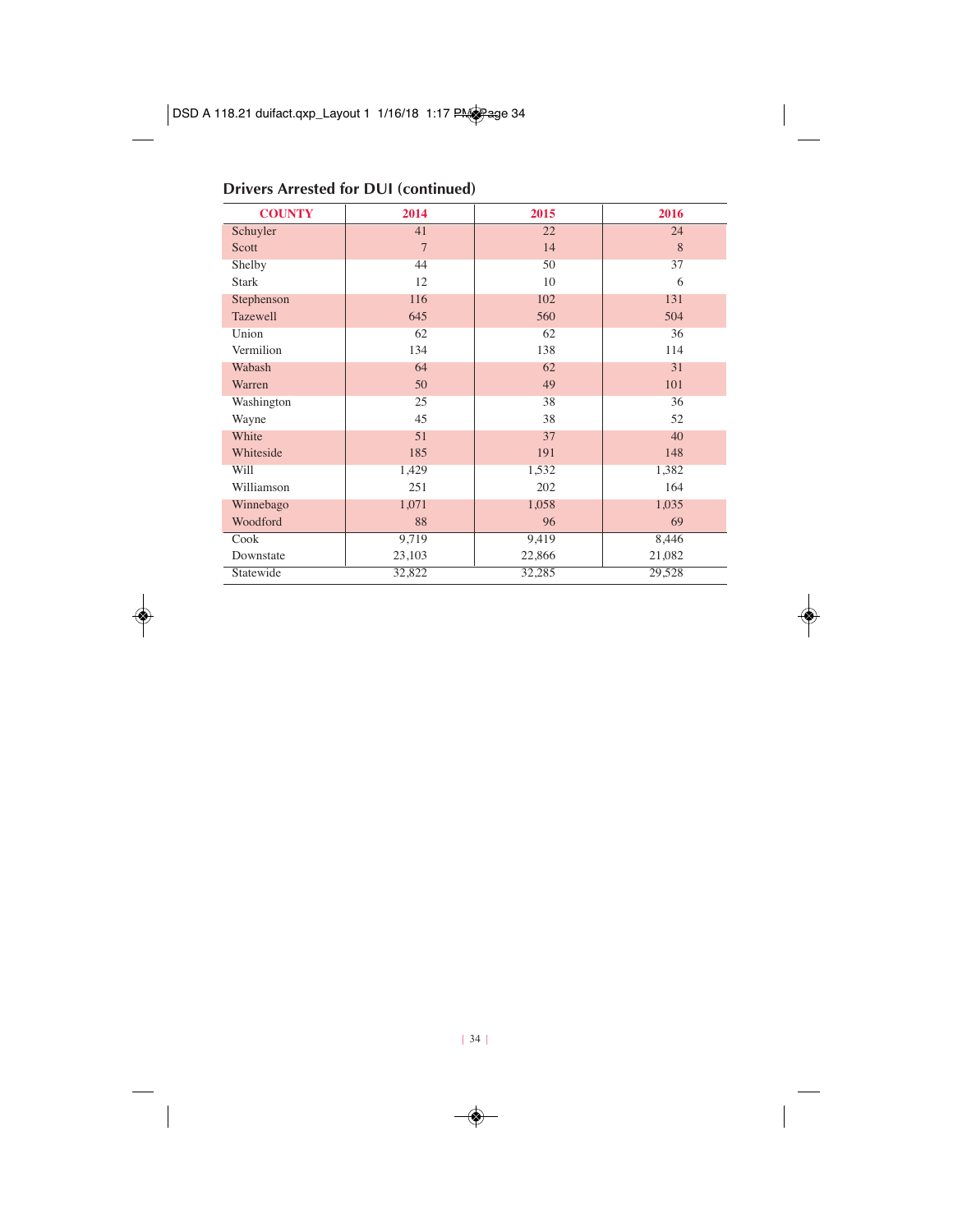### **NOTES**